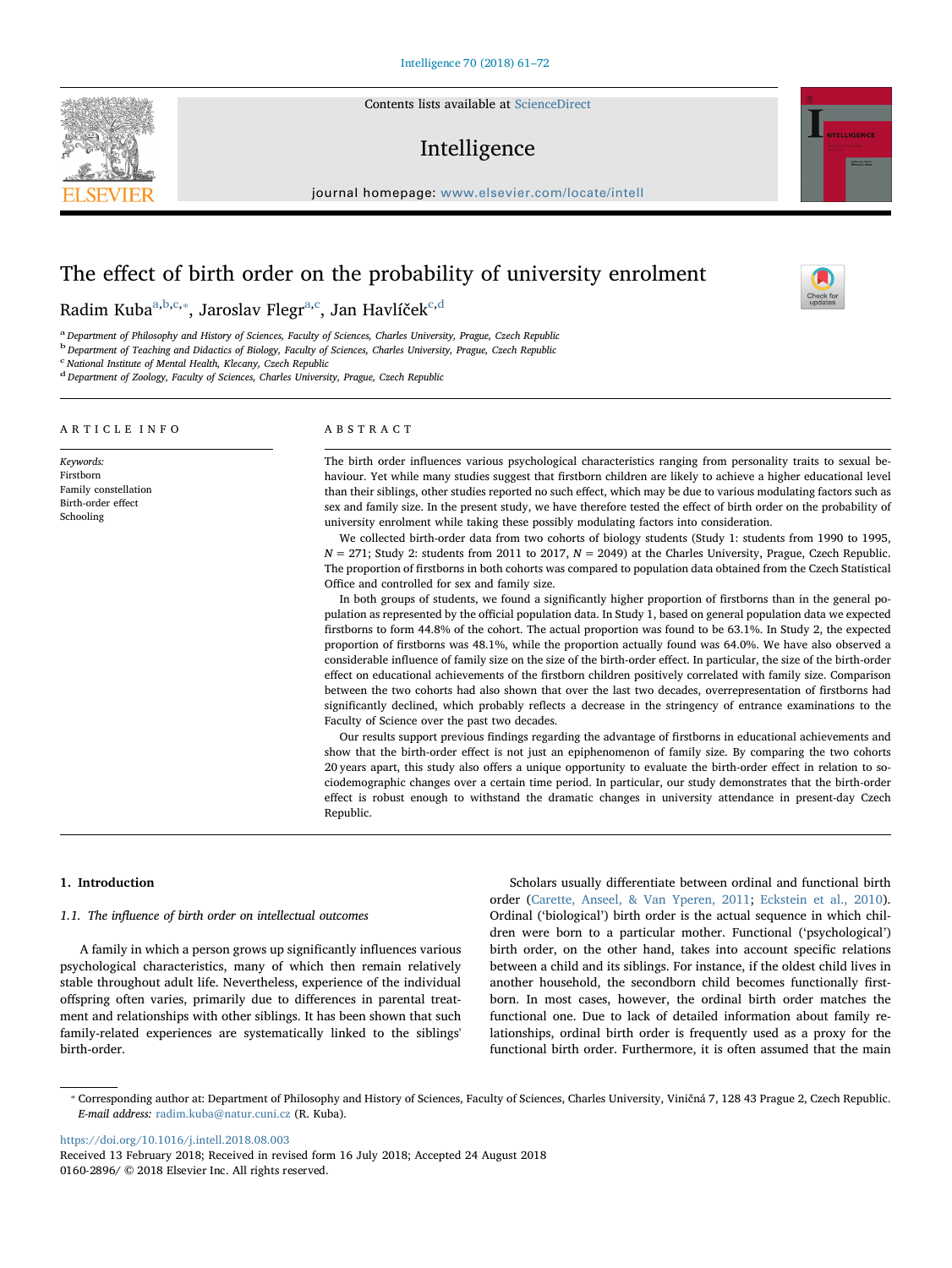difference in family-related experiences is between the firstborn child and laterborn children, meaning that secondborn and thirdborn children etc. are all merged into a category of laterborn children, although previous research also pointed out significant differences of youngest or middleborn children (e.g., C. [Salmon, 2003](#page-11-0); C. A. [Salmon & Daly,](#page-11-1) [1998\)](#page-11-1). And last but not least, single children (the only children in a family) are frequently subsumed into the firstborn category.

Effects of the birth order on various dimensions of human personality and behaviour have been extensively studied. Birth order influences many aspects of human personality, but also behaviour and performance (for general review see e.g., [Plomin & Daniels, 2011](#page-11-2)). A number of early studies found that the birth order has an impact on various intellect-related dimensions (e. g., [Adams, 1972;](#page-10-2) [Altus, 1966](#page-10-3); [Schachter, 1963](#page-11-3); [Zajonc & Markus, 1975;](#page-11-4) [Zajonc, Markus, & Markus,](#page-11-5) [1979\)](#page-11-5). These studies had shown that firstborns tend to have higher intellectual abilities than laterborn individuals. For instance, they achieve higher scores in tests that require divergent thinking [\(Runco &](#page-11-6) [Bahleda, 1987\)](#page-11-6) and they perform better in abstract reasoning as measured by the Raven Progressive Matrices [\(Belmont & Marolla, 1973](#page-10-4)) as well as in other tests that measure intellectual performance or intelligence [\(Adams, 1972](#page-10-2); [Bonesronning & Massih, 2011;](#page-10-5) [Chittenden,](#page-10-6) [Foan, Zweil, & Smith, 1968](#page-10-6); [Karwath, Relikowski, & Schmitt, 2014](#page-10-7); [Zajonc, 1976;](#page-11-7) [Zajonc et al., 1979](#page-11-5)). Several studies have also focused exclusively on a possible relationship between the birth order and the IQ. Their results, however, are rather mixed. While most such studies found a higher IQ in the firstborns [\(Black, Devereux, & Salvanes, 2011](#page-10-8); [Glass, Neulinge, & Brim, 1974](#page-10-9); [Kanazawa, 2012;](#page-10-10) [Nuttall et al., 1976](#page-11-8); Rohrer, Egloff[, & Schmukle, 2015](#page-11-9); [Schachter, 1963](#page-11-3)), the actual effect seems to be relatively small (1–3 IQ points per one birth-order level) ([Black et al., 2011](#page-10-8); [Damian & Roberts, 2015a\)](#page-10-11), and several other studies failed to find any birth-order effect on the IQ ([Holmgren, Molander, &](#page-10-12) [Nilsson, 2003;](#page-10-12) [Retherford & Sewell, 1991;](#page-11-10) [Rodgers, Cleveland, van den](#page-11-11) [Oord, & Rowe, 2000](#page-11-11)).

A similar pattern of birth-order effect has also been observed in educational achievements. For instance, it has been repeatedly reported that firstborns are overrepresented in elite schools and universities ([Bayer, 1966;](#page-10-13) [Bernstein & Grambs, 1976;](#page-10-14) [Farley, Smart, & Brittain,](#page-10-15) [1976;](#page-10-15) [Powell & Steelman, 1993](#page-11-12)). This effect seems to be stronger in firstborns who have a larger number of siblings [\(Altus, 1966\)](#page-10-3). On average, firstborn children achieve higher education more frequently, spend more years in school [\(Behrman & Taubman, 1986;](#page-10-16) [Black,](#page-10-17) [Devereux, & Salvanes, 2005](#page-10-17); [Booth & Kee, 2009](#page-10-18); [de Haan, 2010](#page-10-19); [Fergusson, Horwood, & Boden, 2006](#page-10-20); [Harkonen, 2014;](#page-10-21) [Isungset,](#page-10-22) [Lillehagen, & Ugreninov, 2017](#page-10-22); [Kantarevic & Mechoulan, 2006](#page-10-23); [Karwath et al., 2014](#page-10-7); [Kristensen & Bjerkedal, 2010](#page-10-24); [Young-Joo, 2009](#page-11-13)), tend to have better grades ([Adams, 1972](#page-10-2); [Chittenden et al., 1968](#page-10-6); [Schulze & Preisendorfer, 2013\)](#page-11-14), are overrepresented among prominent scientists and scholars ([Schachter, 1963](#page-11-3)), and are more likely to apply to and graduate from medicine and engineering programs [\(Barclay,](#page-10-25) [Hallsten, & Myrskyla, 2017](#page-10-25)). It has also been shown that firstborns report higher educational aspirations ([Bu, 2016\)](#page-10-26), which may at least in part explain their higher educational achievements. It should be noted, however, that a number of other studies did not find any influence of the birth order on the form and level of achieved education [\(Cho, 2011](#page-10-27); [Hauser & Sewell, 1985](#page-10-28); [Hayes & Bronzaft, 1979;](#page-10-29) [Kuo & Hauser, 1996](#page-10-30); [Marteleto & de Souza, 2013](#page-11-15)).

## 1.2. The role of sex and family size

The effects of birth order may be modulated by various factors, including intensity and frequency of real contacts between the siblings and parents, their age, parenting experience, socioeconomic status, and culture. With respect to the effect of birth order on educational achievement, it is the sex and number of siblings (family size and

composition) that appear to be of key importance. Previous studies have shown that the effect of birth order seems to differ in relation to sex ([Brim Jr., 1958;](#page-10-31) [Daniels, 1986](#page-10-32); [Sulloway, 1997](#page-11-16)), whereby it is stronger in women ([Black et al., 2005](#page-10-17); [Kristensen & Bjerkedal, 2010](#page-10-24)), and that the birth-order effect in women – but not in men – is influenced by the sex of their siblings [\(Dayioglu, Kirdar, & Tansel, 2009](#page-10-33)). Specifically, the strongest firstborn advantage was found in female same-sex sibships [\(Brim Jr., 1958](#page-10-31); [Hornbostel & McCall, 1980](#page-10-34)), which might be due to lower rivalry between opposite-sex siblings [\(Conley,](#page-10-35) [2000;](#page-10-35) [Kuo & Hauser, 1996;](#page-10-30) [Minnett, Vandell, & Santrock, 1983](#page-11-17)).

It has been reported that a higher number of siblings negatively corresponds with mental abilities ([Kuo & Hauser, 1997](#page-10-36); [Page &](#page-11-18) [Grandon, 1979](#page-11-18)). A similar effect was also observed in IQ testing ([Bjerkedal, Kristensen, Skjeret, & Brevik, 2007](#page-10-37); [Holmgren et al., 2003](#page-10-12); [Rodgers et al., 2000\)](#page-11-11) and a negative influence of family size on educational achievement has been confirmed in numerous other studies ([Black et al., 2005;](#page-10-17) [Booth & Kee, 2009](#page-10-18); [Cáceres-Delpiano, 2006;](#page-10-38) [Conley](#page-10-39) [& Glauber, 2006;](#page-10-39) [Hauser & Sewell, 1985](#page-10-28); [Park & Chung, 2012\)](#page-11-19). Many other studies, however, found no effect of the family size on children's educational achievements [\(Bonesronning & Massih, 2011](#page-10-5); [Dayioglu](#page-10-33) [et al., 2009](#page-10-33); [de Haan, 2010](#page-10-19); [Kantarevic & Mechoulan, 2006\)](#page-10-23). It is thus possible that at least some of the abovementioned inconsistencies might be due to the modulating effects of sex and family size which were not controlled for in most previous studies.

#### 1.3. Aims of the current study

The main aim of our study was to investigate a possible influence of birth order on the probability of university enrolment while taking into account some modulating factors such as family size and sex of children. Vast majority of existing studies in this area is based on samples from the U.S. and West European countries. We have therefore started by testing whether the previously reported overrepresentation of firstborns among university students can be extended into Central European settings. For this purpose, we investigated the proportion of various types of birth order among the enrolled students in a selective university programme. We used a set of data gained from biology students at the Faculty of Science of Charles University in Prague, which is considered the most prestigious university in the Czech Republic and enrolment to the undergraduate programme in biology is highly selective (even now, only about 30–40% of applicants are accepted). In line with previous research, we had expected that the birth-order effect would be stronger in larger sibships.

Secondly, and most importantly, our aim was to evaluate possible changes to the predicted birth-order effect over the past two decades. Over the past almost three decades, the Czech population had experienced significant sociodemographic changes, which might have influenced manifestation of the birth-order effect. On the one hand, natality between the two sampling periods had significantly dropped [\(Sobotka,](#page-11-20) [Stastna, Zeman, Hamplova, & Kantorova, 2008](#page-11-20)). We expected that this would lead to an increase in the absolute representation of firstborns in Study 2. On the other hand, profound changes in the Czech, and generally European, educational system (due to the 'Bologna Process' which was launched in 1999) resulted in a rapid increase in the number of university students (and consequently also in a lowering of the threshold for passing the entrance exams for attractive subjects including biology). The gross enrolment ratio shows that in 1990, only about 16% of Czech population aged 18–23 were university students, whereas in 2010 the proportion of university students within this age group reached 68% (source: UNESCO; [http://data.uis.unesco.org/](http://data.uis.unesco.org)). Based on the results of previous studies, we had therefore expected that in Study 2, overrepresentation of firstborns would be less prominent than in Study 1.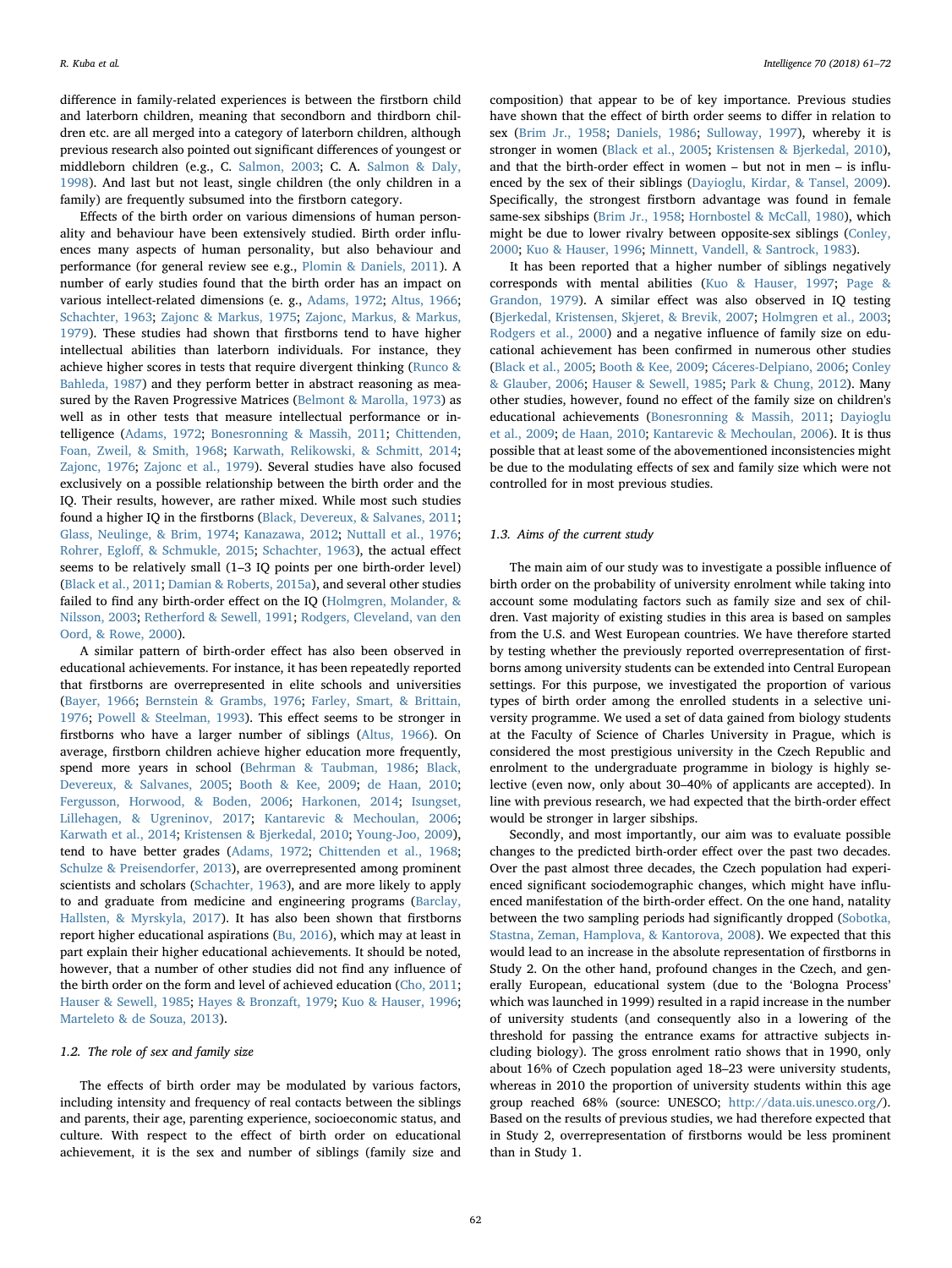## 2. Material and methods

#### 2.1. Participants

We collected data from two cohorts of biology students at the Faculty of Science, Charles University, Prague, the Czech Republic. Study 1 was performed in 1990–1995 and consisted of 271 individuals (49% women; mean age of women = 20.29,  $SD = 1.84$ ; mean age of men = 20.95,  $SD = 2.56$ ). Study 2 was performed in 2011–2017 and included 2049 individuals (73.4% women; mean age of women = 20.88,  $SD = 2.03$ ; mean age of men = 21.32,  $SD = 2.41$ ). A total of 33 respondents who were born from multiple pregnancies or have a sibling born in the same year were excluded from all subsequent analyses because based on the available data, it was not possible to determine their birth order. The final sample thus consisted of 2016 individuals (73.4% women). We have also excluded all data about stepsiblings (in total  $N = 722$ ) in order to match the second sample with the data from the Study 1.

All participants were informed about the aims of the study, that the study is anonymous, all obtained data would be used exclusively for research purposes, and that their participation is voluntary and they have the right to terminate it at any time. The project, including the use of anonymised data from the previous study, was approved by the Institutional Review Board of the Faculty of Science, Charles University – No. 2015/30.

#### 2.2. General population data

The observed birth-order values were compared with reference values for the general population in the Czech Republic. Data about family size for the relevant years were obtained from the Czech Statistical Office [\(https://www.czso.cz/csu/czso/casova\\_rada\\_demogra](https://www.czso.cz/csu/czso/casova_rada_demografie)fie).

Respondents from Study 1 were born in 1963–1977, respondents from Study 2 in 1975–1999. Data from the Czech Statistical Office indicate that proportions of firstborn children during these years fluctuated by approximately 5%. In order to compute the expected proportion of firstborns in the general population, we have thus employed weighted averages based on the number of respondents born in a particular year. Data about the proportion of the firstborn males and females in the general population were not available for the period of 1975–1999, which is why a separate analysis could not be performed. Similarly, data for the proportion of single children in the population were not available from the Czech Statistical Office, because it was expected that women could bear more children in subsequent years. This precluded us form running the analysis for firstborns without the single children.

#### 2.3. Questionnaires

Participants were asked to fill in questionnaires which contained family-related questions including detailed information about the respondent's birth order.

In Study 1, we asked the participants about their birth order in a binary form, i.e., whether they are firstborn or laterborn. We have also asked about the number and sex of their full siblings (i.e., those who have the same biological parents).

In Study 2, we collected more detailed data including the year of birth of respondents' siblings. In this way, we collected information about the particular position which respondents occupy among their siblings (i.e., firstborn, secondborn, thirdborn, etc.). Study 2 was part of a larger project which focused primarily on testing various hypothesis from evolutionary psychology and parasitology. In the present study, we used only information about the respondents' and their siblings' sex and birth order.

## 2.4. Statistical analysis

For statistical testing, we used IBM SPSS Statistics 21.0 and statistical package 'R'. Deviation of the number of firstborns in our sample from distribution of firstborns in the general population was tested by Pearson's chi-squared test and the effect sizes were expressed in form of Cramer's V (in text used as "V").

First, we analysed both samples by the birth order and sex of respondents. In Study 1, we distinguished 3 separate categories of birth order: single children, firstborns, and the laterborn children. In Study 2, we collected more detailed data about the birth order and were therefore able to distinguish the following categories: single children, firstborn children, secondborn children, and respondents born third or later in the sequence of siblings. Moreover, since results may be influenced by the family size, we have subsequently performed analyses separately for various family sizes (e.g., two-child families and birthorder proportions).

#### 3. Results

#### 3.1. Birth-order distribution

#### 3.1.1. Study 1

In total, 12.9% of the participants were single children and 50.2% were firstborns (who had at least 1 younger sibling). The joint category of the firstborns including single children represented 63.1% of the sample (64.5% for men, 61.7% for women), whereby difference between the sexes was not significant ( $\chi^2 = 0.23$ , df = 1, p = 0.63,  $V = 0.03$ ).

The proportion of firstborns, including single children, in the general population was 44.8%. In our sample we found 63.1% of firstborns, which constitutes a statistically significant difference ( $\chi^2$  = 37.70,  $df = 1$ ,  $p < 0.001$ ,  $V = 2.23$ ). A similar pattern was observed in the analyses of men and women separately (i.e., the difference is statistically significant in both sexes), although the effect size (Cramer's V) was somewhat higher in male participants (1.73 versus 1.41). Overrepresentation of the firstborns is visualised in [Fig. 1](#page-3-0).

An overview of all observed and expected values for all types of birth orders as well as testing of overrepresentation in the sample in Study 2 is presented in the Appendix in [Table A1](#page-8-0).

#### 3.1.2. Study 2

In total, 29.2% of the participants were single children and 34.8% were firstborns (with younger siblings). The joint category of firstborns including the single children represented 64.0% of the sample (67.1% men, 62.8% women), whereby difference between the sexes was not significant ( $\chi^2$  = 3.11, df = 1, p = 0.08, V = 0.04).

As in Study 1, we compared the proportion of the firstborns with data about the general population. The proportion of firstborns (including single children) in the general population was 48.1%, while the observed representation in Study 2 was 64.0% (results are presented in [Fig. 2](#page-3-1)). Such an overrepresentation of the firstborns is highly statistically significant ( $\chi^2$  = 203.86, df = 1, p < 0.001, V = 4.54). Similar results were found when the two sexes were analysed separately, and although the proportion is slightly higher among men than among women, the effect sizes are very similar ( $V = 3.35$  in men and  $V = 3.35$ in women).

In Study 2, we have also performed a comparison between the individual categories of laterborn children (the secondborn and the group of children higher up the birth-order). In general, we found a lower proportion of the laterborn children than expected (the  $\chi^2$  test is significant in all cases).

Furthermore, we observed that underrepresentation seemed to positively correlate with higher birth-order sequence (i.e., secondborn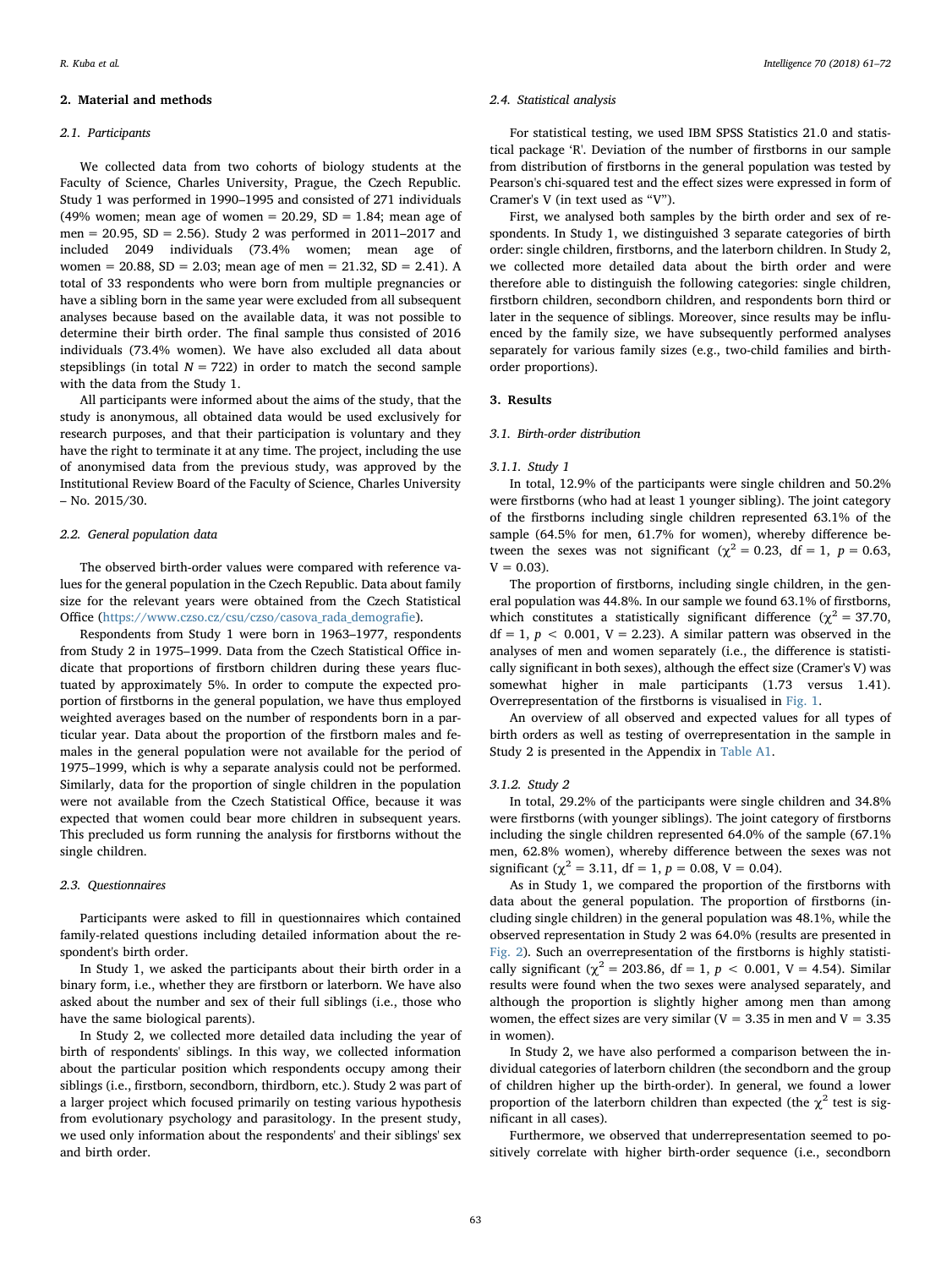<span id="page-3-0"></span>

Fig. 1. Participants 1990–1995: Comparison of proportion of firstborns in the sample and in general population by participants' gender. Note: Asterisks denote statistically significant overrepresentation in comparison to data pertaining to the general population. (probably a 1.5 or 2-column fitting image; preference for colour – online only)

children were less underrepresented that thirdborn children etc.). The proportion of secondborn persons in the general population was 36.9%, while in our sample they constituted only 30.5% of the sample  $(\gamma^2 = 35.95, df = 1, p < 0.001, V = 0.80)$ . For men it was 26.7%, for women 31.9%, whereby difference between the sexes was significant  $(\gamma^2 = 4.93, df = 1, p < 0.03, V = 0.05)$ . And finally, the proportion of the third- and later born children in general population was 15.0%, while in our sample they were represented by 5.6% of the sample  $(\chi^2 = 141.04, df = 1, p < 0.001, V = 3.14)$ . For men it was 6.2%, for women 5.3%, whereby difference between the sexes was not significant  $(\chi^2 = 1.01, df = 1, p = 0.32, V = 0.02).$ 

An overview of all the observed and expected values for all types of birth orders and the testing of overrepresentations for the sample in Study 1 is found in Appendix in [Table A2](#page-8-1).

## 3.1.3. A comparison between the samples

The proportion of firstborns did not significantly vary between the two samples (63.1% in Study 1 vs. 64.0% in Study 2:  $\chi^2 = 0.08$ , df = 1,  $p = 0.77$ ,  $V = 0.01$ ). On the other hand, one ought to take into account a variation in the proportion of the firstborns (including single children) in the general population. The expected proportion of firstborns was 44.8% in Study 1 and 48.1% in Study 2. In Study 1, firstborns were overrepresented by 18.3%, while in Study 2 by 15.9%. This represents a 3.3% decrease in the overrepresentation of firstborns among biology students ( $\chi^2$  = 4.07, df = 1,  $p$  = 0.04, V = 0.09).

We have also noticed considerable changes in the balance of sexes in our samples of biology students. While in Study 1 (1990–1995), males represented 51% of the students, in Study 2 (2011–2017) they accounted for just 26.6% of the sample. We have therefore performed also a separate comparison of proportions of firstborn (including single children) in men and women. These differences were not statistically



# 3.2. Birth-order proportions by family size

## 3.2.1. Study 1

The average number of children in the families of study participants was 2.13 (i.e., they had on average 1.13 siblings). Overall, 12.9% of the participants were single children: 10.9% men and 15% women, whereby the difference between the sexes was not statistically significant ( $\chi^2 = 1.05$ , df = 1, p = 0.31, V = 0.06).

In total, 66.1% of the participants were from the two-child families. If no birth-order effect were present, the expected proportion of the first- versus secondborn children within this subgroup would be equal. We did, however, find a significant overrepresentation of the firstborns. They formed 60.3% of the group ( $\chi^2 = 7.65$ , df = 1, p = 0.01,  $V = 0.57$ ), whereby male firstborns represented 64.1% of males in this group and female firstborns constituted 56.3% of females in this group (the overrepresentation is statistically significant for both sexes).

In total, 21.0% of participants were from families with 3 and more children. In absence of a birth-order effect, the expected proportion of firstborns within this group would be 33%. Once again, however, we found a significant overrepresentation of firstborns. In total, they formed 49.1% ( $\chi^2$  = 6.39, df = 1, p = 0.01, V = 0.85), whereby for men the proportion was 48.4% and for women 50.0%. Once the sexes were tested separately, however, differences between the firstborn representation were not significant. Overrepresentation of firstborns is visualised in [Fig. 3.](#page-4-0)

> Fig. 2. Participants 2011–2017: Comparison between the proportion of firstborns in the sample and in the general population by participants' gender. Note: Asterisks denote a statistically significant overrepresentation in comparison to data pertaining to the general population. (probably a 1.5 or 2 column fitting image; preference for colour – online only)

<span id="page-3-1"></span>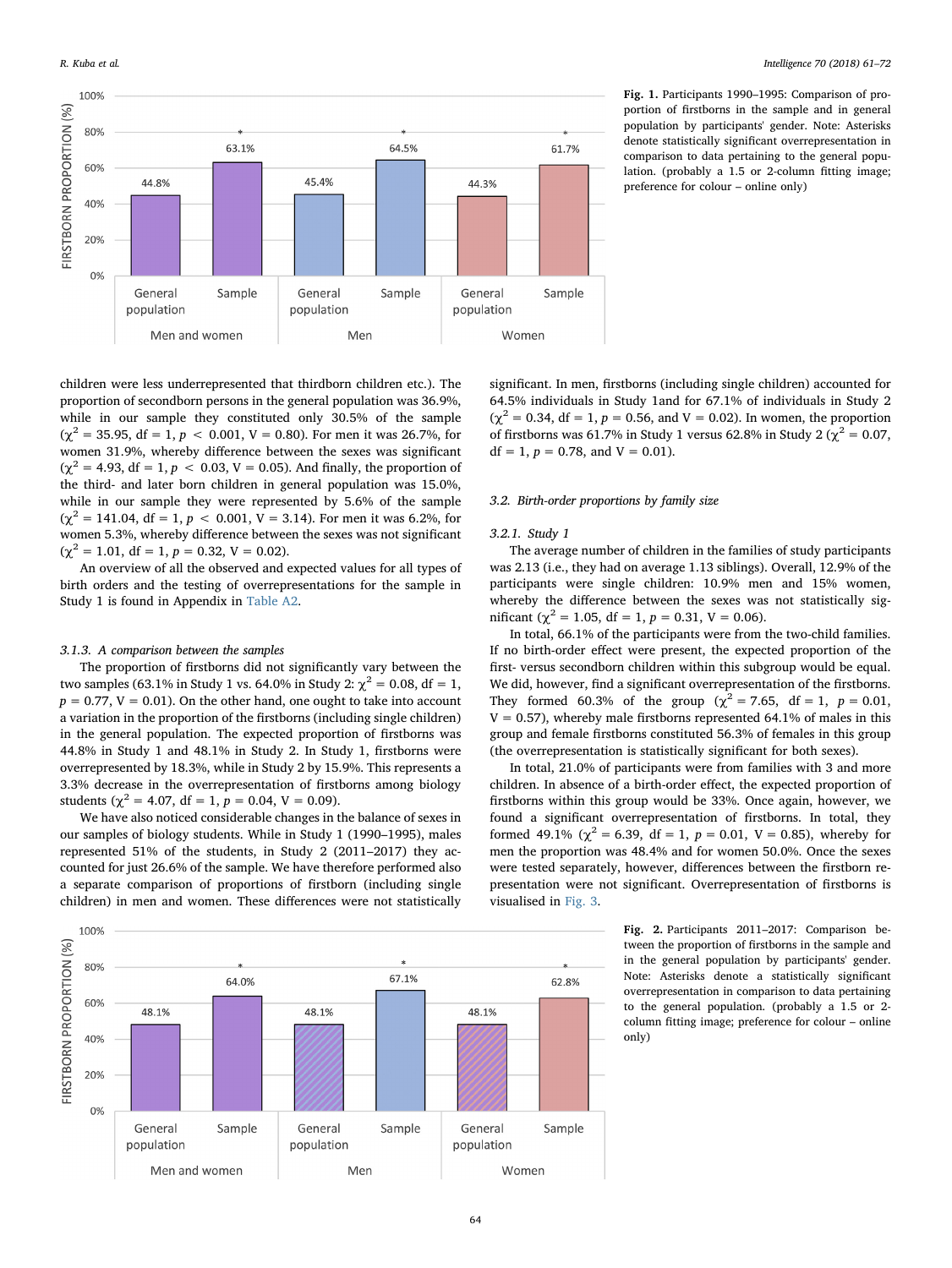<span id="page-4-0"></span>

Fig. 3. Participants 1990–1995: Proportion of firstborns according to family size and gender. Note: Asterisks denote a statistically significant overrepresentation in comparison to general population data. (probably a 2-column fitting image; preference for colour – online only)

Complete data for all the tested family sizes and the testing of overrepresentation are presented in the Appendix in [Table A3.](#page-9-0)

#### 3.2.2. Study 2

The average number of children in the participants' families was 1.93 (i.e., they had on average 0.93 siblings).

Overall, 29.1% of the participants were single children (29.3% for men and 29.0% for women), whereby the difference between the sexes was not significant ( $\chi^2 = 0.02$ , df = 1, p-value = 0.90, V = 0.00).

In total, 53.7% of the participants were from the two-child families, which means that in absence of a birth-order effect, the expected representation of first- and secondborn children within this subgroup would be equal. We found a statistically significant overrepresentation of firstborns only in males (59.4% of firstborns). In females, the proportion of firstborns was 49.8%, and for both sexes taken together, the proportion was 52.3% ( $\chi^2 = 10.00$ , df = 1, p-value < 0.001,  $V = 0.60$ ).

In total, 17.2% of the participants were from families with 3 and more children, i.e., families where in absence of the birth-order effect the expected representation of the firstborns would be 33% and less. In total, we found that firstborns formed 39.3% of this subgroup, which significantly differed from the expected frequency ( $\chi^2$  = 5.55, df = 1,  $p$ -value = 0.01, V = 0.3). Firstborn males in this subgroup accounted for 36.1%, females for 40.6% of the sample. In contrast to analysis of two-child families, overrepresentation of firstborns was statistically significant only in women. Overrepresentation of firstborns is visualised in [Fig. 4](#page-4-1).

Complete data for all types of family sizes as well as tests for overrepresentation are presented in the Appendix in [Table A4.](#page-9-1)

# 3.2.3. A comparison between the samples

<span id="page-4-1"></span>The average number of children in respondents' families in Study 1 was slightly higher than in Study 2 (2.13 vs. 1.96 child per family). We also found considerable differences in the frequency of particular family sizes (the following results are for both sexes jointly). The proportion of single children increased significantly, from 12.9% to 29.2%. Correspondingly, the proportion of firstborns (i.e. individuals with younger siblings) significantly decreased, from 50.2% to 34.8%. The proportion of two-child families declined by 12.4% (from 66.1% to 53.7%), and this was accompanied by a significant reduction – from 60.3% to 52.3% – in the representation of firstborns from this subgroup in our sample. The proportion of families with three and more children decreased from 21.0% to 17.2%, and overrepresentation of firstborns in our sample decreased from 49.1% to 39.3% (in this case, however, the difference is not significant).

A complete comparison for both sexes jointly and separately as well as testing of overrepresentation is presented in [Table 1.](#page-5-0)

## 4. Discussion

As expected, in both studies we found that representation of firstborns among university students of biology is significantly higher than their proportion in the general population. Moreover, firstborns were also overrepresented when analyses were carried out separately for different family sizes. A comparison between the samples in Study 1 and 2 had shown that in the more recent cohort (in Study 2), firstborns were overrepresented somewhat less.

## 4.1. Overrepresentation of firstborns in our samples

Based on data about the general population, the expected proportion of firstborns including single children was 44.8% and 48.1% in Study 1 and 2, respectively. What we found, however, was that firstborns constituted 63.1% and 64.0% of university students. The observed overrepresentation of firstborns in both cohorts of biology students corresponds to findings from other countries ([Bayer, 1966](#page-10-13); [Bernstein & Grambs, 1976](#page-10-14); [Farley et al., 1976;](#page-10-15) [Harkonen, 2014](#page-10-21); [Powell](#page-11-12) & [Steelman, 1993\)](#page-11-12). [Schachter \(1963\),](#page-11-3) for instance, reported that the



Fig. 4. Participants 2011–2017: proportion of firstborns according to family size and gender. Note: Asterisks denote a statistically significant overrepresentation in comparison to general population data. (probably a 2-column fitting image; preference for colour – online only)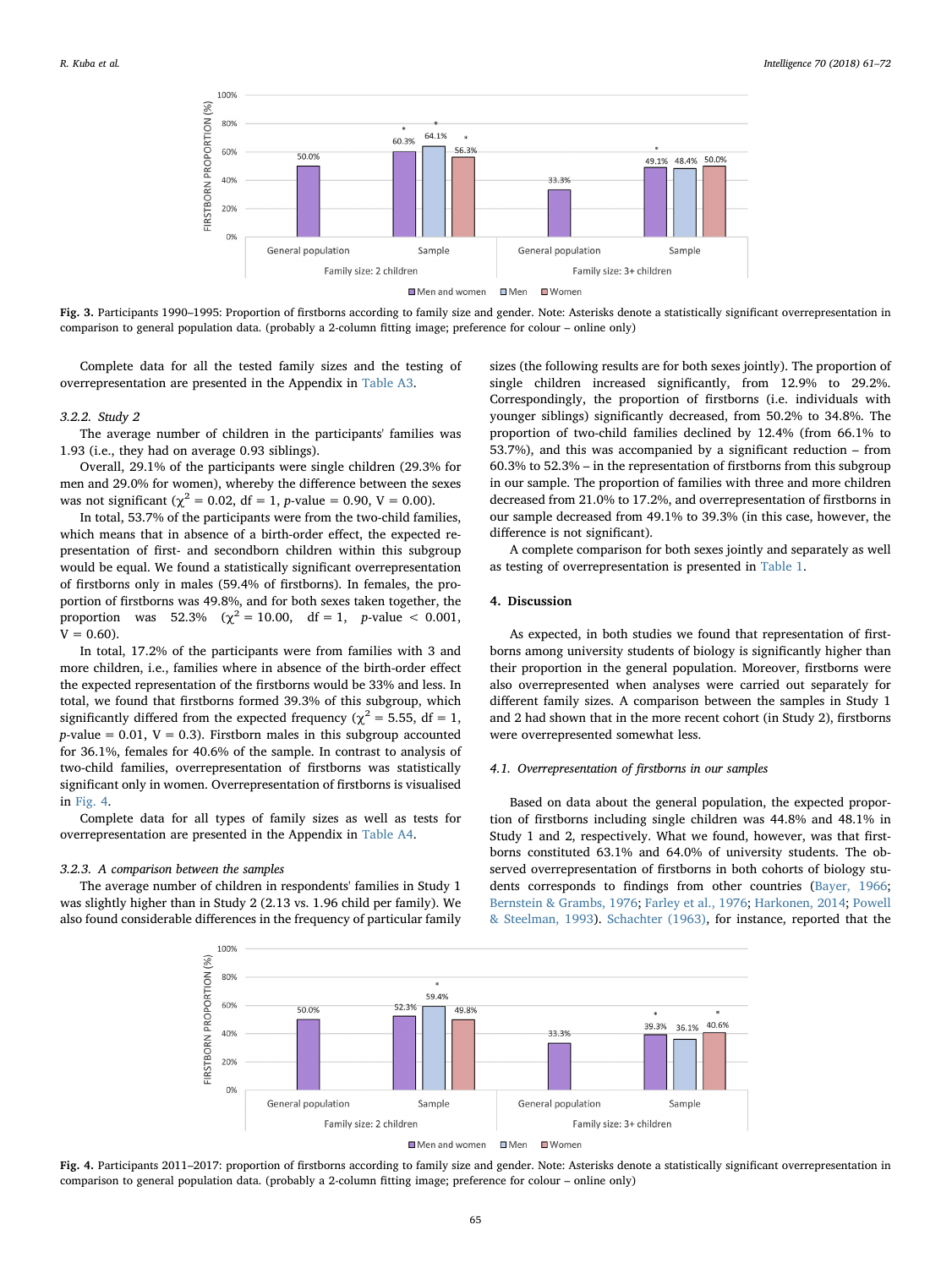#### <span id="page-5-0"></span>Table 1

Comparison between Sample 1 and Sample 2 by birth order and family size.

|                 |                 | Sample 1 (1990-1995) |          | Sample 2 (2011-2017) |          |                     |         |      |
|-----------------|-----------------|----------------------|----------|----------------------|----------|---------------------|---------|------|
| Family size     | Birth order     | Observed             | Observed | Observed             | Observed | $\chi$ <sup>2</sup> | p-value | sV   |
| (N of children) |                 | (N)                  | (%)      | (N)                  | (%)      |                     |         |      |
| Men and women   |                 |                      |          |                      |          |                     |         |      |
| All             | Single children | 35                   | 12.9     | 588                  | 29.2     | 31.83               | 0.00    | 0.12 |
|                 | Others          | 236                  | 87.1     | 1428                 | 70.8     |                     |         |      |
|                 | Firstborns 1    | 136                  | 50.2     | 701                  | 34.8     | 24.33               | 0.00    | 0.10 |
|                 | Others          | 135                  | 49.8     | 1313                 | 65.2     |                     |         |      |
|                 | Firstborns 2    | 171                  | 63.1     | 1290                 | 64.0     | 0.08                | 0.77    | 0.01 |
|                 | Others          | 100                  | 36.9     | 726                  | 36.0     |                     |         |      |
| $\mathbf{2}$    | 1.0             | 108                  | 60.3     | 565.0                | 52.3     | 3.97                | 0.05    | 0.06 |
|                 | $2+$            | 71                   | 39.7     | 515.0                | 47.7     |                     |         |      |
| $3+$            | 1.0             | 28                   | 49.1     | 136.0                | 39.3     | 1.95                | 0.16    | 0.07 |
|                 | $2+$            | 29                   | 50.9     | 210.0                | 60.7     |                     |         |      |
| Men             |                 |                      |          |                      |          |                     |         |      |
| All             | Single children | 15                   | 10.9     | 157                  | 29.3     | 19.68               | 0.00    | 0.17 |
|                 | Others          | 123                  | 89.1     | 378                  | 70.7     |                     |         |      |
|                 | Firstborns 1    | 74                   | 53.6     | 202.0                | 37.8     | 11.42               | 0.00    | 0.13 |
|                 | Others          | 64                   | 46.4     | 333.0                | 62.2     |                     |         |      |
|                 | Firstborns 2    | 89                   | 64.5     | 359                  | 67.1     | 0.34                | 0.56    | 0.02 |
|                 | Others          | 49                   | 35.5     | 176                  | 32.9     |                     |         |      |
| $\mathbf{2}$    | 1.0             | 59                   | 64.1     | 167.0                | 59.4     | 0.64                | 0.42    | 0.04 |
|                 | $2+$            | 33                   | 35.9     | 114.0                | 40.6     |                     |         |      |
| $3+$            | 1.0             | 15                   | 48.4     | 35.0                 | 36.1     | 1.49                | 0.22    | 0.11 |
|                 | $2+$            | 16                   | 51.6     | 62.0                 | 63.9     |                     |         |      |
| Women           |                 |                      |          |                      |          |                     |         |      |
| All             | Single children | 20                   | 15.0     | 429                  | 29.0     | 11.90               | 0.00    | 0.09 |
|                 | Others          | 113                  | 85.0     | 1048                 | 71.0     |                     |         |      |
|                 | Firstborns 1    | 62                   | 46.6     | 499.0                | 33.8     | 8.85                | 0.00    | 0.07 |
|                 | Others          | 71                   | 53.4     | 978.0                | 66.2     |                     |         |      |
|                 | Firstborns 2    | 82                   | 61.7     | 928                  | 62.8     | 0.07                | 0.79    | 0.01 |
|                 | Others          | 51                   | 38.3     | 549                  | 37.2     |                     |         |      |
| $\overline{2}$  | 1.0             | 49                   | 56.3     | 398.0                | 49.8     | 1.33                | 0.25    | 0.04 |
|                 | $2+$            | 38                   | 43.7     | 401.0                | 50.2     |                     |         |      |
| $3+$            | 1.0             | 13                   | 50.0     | 101.0                | 40.6     | 0.86                | 0.35    | 0.06 |
|                 | $2+$            | 13                   | 50.0     | 148.0                | 59.4     |                     |         |      |
|                 |                 |                      |          |                      |          |                     |         |      |

The χ2 test indicates the difference between Sample 1 and Sample 2.

Firstborns 1 = firstborns excluding single children; Firstborns 2 = firstborns including single children.

The number of degrees of freedom (df) is for all test equal to 1.

Significant values are marked bold and 0.00 denote  $p < 0.001$ .

proportion of firstborns was 12% higher than expected in college and 21% higher than expected among graduate school students (regardless of the family size). Comparison between the sexes shows that in both of our samples, the firstborn effect was stronger in men than in women (Study 1: 64.5% of men, and 61.7% of women; Study 2: 67.2% of men, and 62.8% of women). On the other hand, several previous studies had reported a more pronounced birth order effect on educational achievement in women [\(Black et al., 2005;](#page-10-17) [Kristensen & Bjerkedal,](#page-10-24) [2010\)](#page-10-24). At the moment, we have no reasonable explanation that would account for the discrepancy between our results and those that had previously been reported, which is also why future studies should confirm the robustness of this phenomenon.

# 4.2. The effect of family size

It has been argued ([Powell & Steelman, 1993;](#page-11-12) [Rodgers et al., 2000\)](#page-11-11) that overrepresentation of firstborns at universities is due to the fact that education-oriented parents (or wealthier families in general) tend to have less children. To test the possibility that the birth-order effect may be an epiphenomenon of family size, we have also performed analyses separately for various family sizes. In general, we concluded that the effect of birth order on educational achievement is noticeable in both studies irrespective of family size. Our data also suggests, however, that the effect is stronger in larger families. For instance, in Study 1 we found in our sample 60.3% of firstborns from two-child families (the expected proportion was 50%; effect size – Cramer's  $V = 0.57$ ), but in families with 3 and more children, the observed proportion of firstborns was 49.1% (the expected proportion was < 33%;  $V = 0.85$ ). In Study 2, analogous results were 52.3% ( $V = 0.07$ ) of firstborns from two-child families and 39.4% ( $V = 0.30$ ) of firstborns from families with 3 and more children. Especially in Study 1, our results thus show a similar trend as in the Altus study [\(Altus, 1966](#page-10-3)), which found that among university students, the proportion of firstborns from two-child families was 63%, 50% from three-child families, and 50.5% from four-child families.

Some studies, however, indicate that if the family size is controlled for, the birth-order effect is no longer significant (e. g., [Kanazawa,](#page-10-10) [2012\)](#page-10-10). Similarly, [Cho \(2011\)](#page-10-27) found a birth-order effect on educational achievement only in larger families. A possible explanation of this pattern might perhaps be found in a study by [Hester, Osborne, and](#page-10-40) [Nguyen \(1992\),](#page-10-40) which had shown that children from larger families had higher expectations of good grades. They hypothesised that in larger families, there are more opportunities for mutual comparisons among siblings and that may lead to a stronger birth-order effect.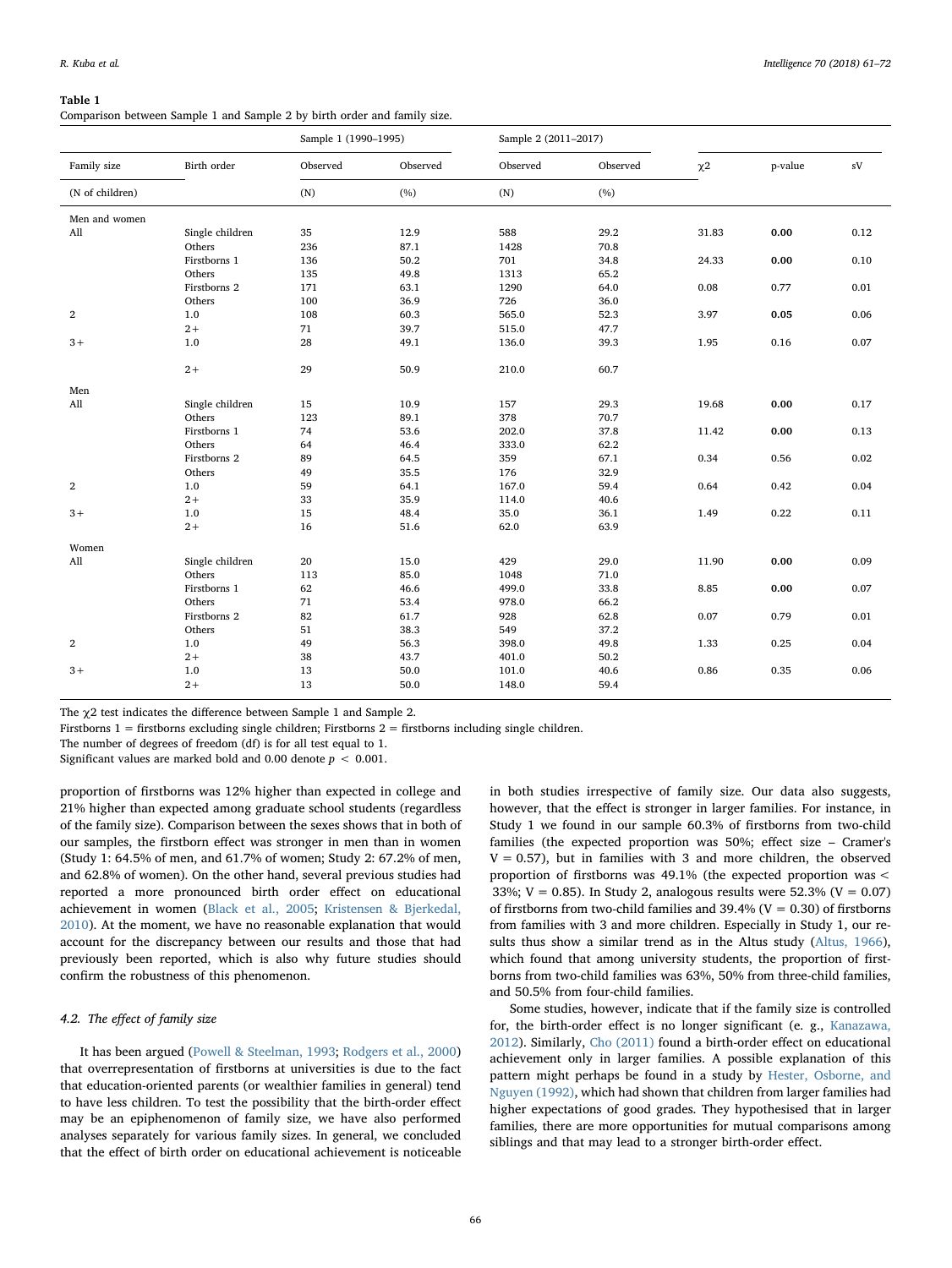Irrespective of the birth order, numerous studies report that a higher number of siblings has a negative effect on various factors which are directly and indirectly related to educational achievements [\(Black et al.,](#page-10-17) [2005;](#page-10-17) [Booth & Kee, 2009](#page-10-18); [Kuo & Hauser, 1997](#page-10-36); [Page & Grandon, 1979](#page-11-18); [Park & Chung, 2012](#page-11-19)), such as intelligence ([Bjerkedal et al., 2007](#page-10-37); [Holmgren et al., 2003](#page-10-12); [Rodgers et al., 2000](#page-11-11)). Similar results were also found in the Czech Republic, where Hirschova and Kreidl [\(Hirschova &](#page-10-41) [Kreidl, 2012](#page-10-41)) in their study found a negative effect of larger family size on mathematical skills and knowledge of natural sciences.

# 4.3. A comparison between the two cohorts

Over the past three decades, the demography of university students in the Czech Republic had undergone various important changes. A comparison between the two cohorts allowed us to test the dynamics of the birth-order effect. We expected a decrease in the overrepresentation of firstborns due to changes in the Czech (and European) educational system which took place since 1999 (in connection with the 'Bologna Process'). As mentioned in the Introduction section, the gross enrolment ratio shows an increase of university students from about 16% of Czech population aged 18–23 in 1990 to 68% in 2010 (source: UNESCO; <http://data.uis.unesco.org>/).

Such a rapid increase in student numbers was necessarily accompanied by a relaxation of demands on the applicants. While in the years when data were being collected for Study 1 (1990–1995), only about 70 students enrolled in the biology programme each year, during the period investigated by Study 2 (2011–2017), the biology programme annually accepted approximately 350 students. We have therefore expected that in Study 2, overrepresentation of firstborns would be less prominent. What we found is that both cohorts show a similar proportion of firstborns (63% and 64%, including single children), but a direct comparison between these values could be misleading since due to a smaller number of children per family, the proportion of firstborns in the population had in the meantime increased by 3.3% (44.8% in Study 1 vs. 48.1% in Study 2). Once this is taken into account, we see that in Study 2, overrepresentation of the firstborns among biology students is significantly smaller than in Study 1. Our results therefore confirm our initial hypothesis regarding a decrease of firstborn children in the student population over time.

Also in line with our expectation is a shift in the category of single children which we had observed. In Study 1, single children accounted for 12.9% of the cohort, whereas in Study 2, their number increased to 27.1%. Proportion of single children in the population has been rising due to a lower natality in general (in our samples, the average number of children per family decreased from 2.13 to 1.96). The proportion of two-child families declined from 66.1% to 53.7% (the proportion of firstborns from such families correspondingly went down from 60.3% to 52.3%), but – somewhat surprisingly – the number of students from families with three and more children dropped only from 21.0% to 17.2% (and the proportion of firstborns from such families decreased from 49.1% to 39.3%). It seems that the demographic shift had affected families with two children the most: the proportion of firstborns from such families declined substantially and it seems that such families may have to some extent 'transformed' into single-child families encountered in Study 2. In other words, the proportion of firstborns with younger siblings decreased between Study 1 and Study 2 from 50.2% to 34.9%.

This shift may well be due to significant improvements in the standard of living in the Czech Republic, which was connected with the profound socioeconomic changes the country had experienced in the aftermath of the fall of the Communist regime in 1989 and a subsequent transition to market economy. It has been repeatedly observed abroad that wealthier families tend to have less children [\(Perusse, 1993](#page-11-21);

[Vining, 1986\)](#page-11-22). Single children born to such families can draw on more resources, which in turn leads to better educational achievements. Some existing studies and models suggest, however, that when it comes to intellectual achievements, firstborn children with younger siblings actually have an advantage over single children and tend to achieve higher education more frequently (e. g., [Kristensen & Bjerkedal, 2010](#page-10-24)). This is often explained by the basic principles of Zajonc's 'confluence model', which shows that firstborn children with younger siblings profit from a 'teaching effect' [\(Zajonc, 1976](#page-11-7); [Zajonc & Bargh, 1980\)](#page-11-23) in the sense that the older sibling is often in a position of a teacher with respect to a younger sibling or siblings. This process leads to repetition and better comprehension of the learned subject matter, resulting in the older sibling's eventual better educational outcome.

# 4.4. Possible mechanisms of the birth-order effect on educational achievements

Despite intensive research of various birth-order effects in recent years, concrete mechanisms responsible for these phenomena are yet to be convincingly argued for and described.

In the context of the effect of birth order on educational achievements, two theoretical models are particularly relevant: i) The confluence model, which explains this effect by reference to the intellectual environment in which a child is being reared [\(Hester et al., 1992](#page-10-40); E. V. [Nuttall & Nuttall, 1979;](#page-11-24) [Zajonc et al., 1979\)](#page-11-5), and ii) resource dilution model, which emphasises the dilution of the resources among children and includes not only financial means, but also for instance time which parents spend with each child ([Blake, 1985;](#page-10-42) [Downey, 1995](#page-10-43)). According to both models, firstborns (including single children) have an advantage over laterborn children. Several studies have confirmed that firstborns receive from their parents a higher proportion of available resources (including financial ones) than their younger siblings [\(Bradley, 1982](#page-10-44); [de Haan, 2010\)](#page-10-19). It should be noted, however, that neither of the two models briefly outlined here can be seen as a generally accepted explanation of the birth-order effect.

Differences in educational outcomes are often attributed to various personality traits related to performance in the educational process. Educational achievement is a complex issue, affected by various sociological determinants, such as socioeconomic status, but also psychological factors, such as personality and intellectual potential. And since the birth order seems to have an effect on various personality dimensions, it is possible that overrepresentation of firstborns among university students is due to characteristic differences in personality traits that provide an advantage in educational processes ([Altus, 1966](#page-10-3); [Belmont & Marolla, 1973;](#page-10-4) [Palmer, 1966](#page-11-25)). Such personality traits include higher scores in orientation to adults' attitudes [\(McArthur, 1956](#page-11-26)), tendency to identify with parents' expectations ([Belmont & Marolla,](#page-10-4) [1973\)](#page-10-4), higher obedience, self-control and discipline ([Palmer, 1966](#page-11-25)), a more serious and methodical attitude to life ([Price, 1969\)](#page-11-27), success-orientation ([Lampi & Nordblom, 2010](#page-11-28)), responsibility ([Adams, 1972](#page-10-2); [Steelman & Powell, 1985\)](#page-11-29), and need of external validation and appreciation ([Hornbostel & McCall, 1980](#page-10-34)). In all these characteristics, firstborns score higher than laterborn individuals and it could lead to their higher educational achievements. On the other hand, several recent studies report no effect of birth order on personality, which indicates that the link between educational achievement and birth order may be due to other mechanisms [\(Damian & Roberts, 2015a, 2015b;](#page-10-11) [Rohrer](#page-11-9) [et al., 2015](#page-11-9)).

Overrepresentation of firstborns among university students could also be due to their higher intellectual or cognitive abilities. Firstborn children tend to be better problem-solvers [\(Carette et al., 2011](#page-10-0)), they perform better in tests oriented on quantitative aptitude ([Altus, 1966](#page-10-3)), in exercises that require planning, mental flexibility, and working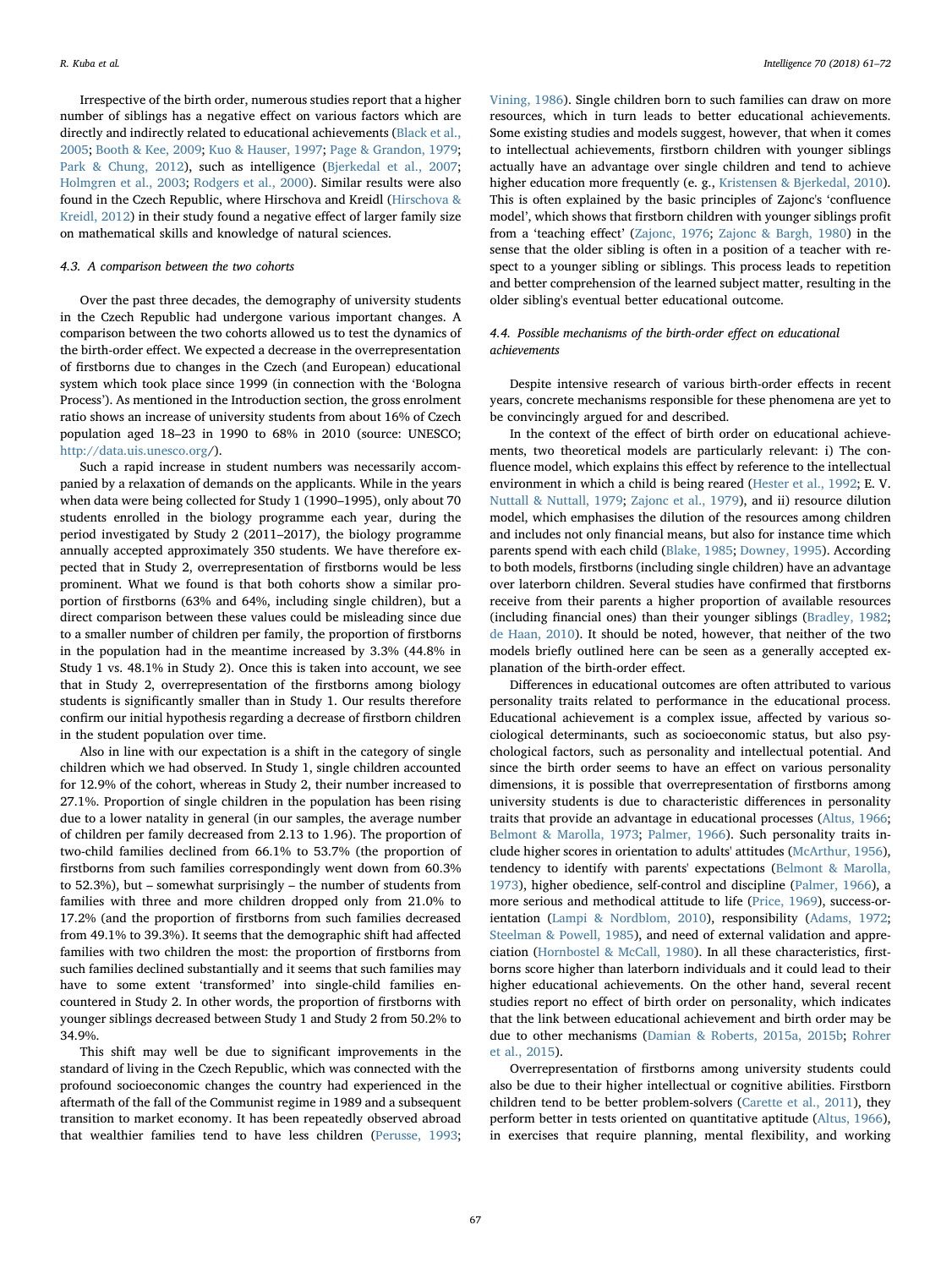memory [\(Holmgren et al., 2003\)](#page-10-12). As mentioned above, a number of studies had directly tested a possible relationship between the birth order and the IQ, and while most reported a higher IQ in the firstborns ([Black et al., 2011](#page-10-8); [Glass et al., 1974;](#page-10-9) [Kanazawa, 2012;](#page-10-10) [Nuttall et al.,](#page-11-8) [1976;](#page-11-8) [Rohrer et al., 2015](#page-11-9); [Schachter, 1963](#page-11-3)), the actual effect size is usually relatively small (1–3 IQ points per one birth order level). Some studies, on the other hand, did not find any such effect [\(Holmgren et al.,](#page-10-12) [2003;](#page-10-12)[Retherford & Sewell, 1991](#page-11-10); [Rodgers et al., 2000](#page-11-11)).

Regarding a possible relation between birth order and intellectual abilities, some researchers point out that differences in the IQ in relation to birth order may be due to a random distribution of the IQ within the population and possible birth-order effect in this area should be studied within individual families rather than across families ([Retherford & Sewell, 1991;](#page-11-10) [Rodgers et al., 2000](#page-11-11)). Other studies, however, seem to show that the effect is present even when an 'across families' design is used ([Black et al., 2011\)](#page-10-8). For more information about various methodological issues in birth-order research, see other works (e. g., [Black et al., 2005](#page-10-17); [Downey, 1995](#page-10-43); [Hester et al., 1992;](#page-10-40) [Rodgers,](#page-11-30) [2001;](#page-11-30) [Rodgers, Cleveland, van den Oord, & Rowe, 2001](#page-11-31); [Travis & Kohli,](#page-11-32) [1995\)](#page-11-32).

[Chittenden et al. \(1968\)](#page-10-6) suggested an alternative explanation for the overrepresentation of firstborns among university students. His account is based on a simple observation that majority of existing research has been based on recruiting volunteers and since firstborns tend to display a higher level of conscientiousness, they may also volunteer to participate in research more frequently. In our studies, the questionnaires were administrated during an examination and most students completed the surveys (in average about 98%). It is thus unlikely that attendance bias can explain the pattern observed here.

Based on our data, we cannot tell apart all the factors which contributed to the observed effect. Moreover, differences in personality characteristics and in intellectual abilities are not mutually exclusive. They may in fact work in concert. Their relative contribution is thus an issue that could be taken up by future studies.

## 4.5. Limitations

It has been argued that the birth-order effect may be an epiphenomenon of some other factor, such as family size or parental age (socalled 'admixture hypothesis') ([de Haan, 2010](#page-10-19); [Guo & VanWey, 1999](#page-10-45); [Kristensen & Bjerkedal, 2007](#page-10-46); [Page & Grandon, 1979;](#page-11-18) [Rodgers, 2001](#page-11-30); [Rodgers et al., 2000](#page-11-11)). Our study had tested for the possible effect of family size, but data regarding parental age were not available and it is a variable that could be further investigated in future studies.

Moreover, while single children are frequently subsumed into the firstborn category, there is no clear consensus in the literature regarding this approach and previous research has reported differences between single children and firstborns with siblings (e. g., [Belmont &](#page-10-4) [Marolla, 1973](#page-10-4)). It would be thus of interest to investigate whether or how the observed patterns change when single children are excluded from the analyses. Unfortunately, data on the proportion of single children in the population is not available, because some of their mothers are still in reproductive age and may have therefore bear more children. Nevertheless, we clearly indicate the proportion of single children in our samples, which would allow researchers to perform additional comparison at some point in the future when the relevant population data are available.

Furthermore, most existing research had investigated simple birth order without considering the difference in age among siblings (i.e., the age-gaps) or the presence of stepsiblings in the family. Most authors either do not mention stepsiblings or simply include them in their

samples. We believe, however, that it is an important and possibly confounding variable which may well influence the difference between the results of the previous studies. We have used a conservative approach and excluded stepsiblings from our data analysis. Taking this additional factor into account was beyond the scope of the present study and such an investigation would require a higher number of participants. In our research, the number of participants in some categories, such as families with a high number of children, was relatively low, which may have resulted in imprecise estimates. Our results do, however, show trends that have been observed in previous studies, which suggests that the effect is robust.

In our study, we have not been able to test for a possible effect of the socioeconomic status. Nevertheless, there are several reasons why we think that this effect is likely to be a weak predictor in the studied population. First of all, income and wealth dispersion (as measured by Gini index) in the Czech Republic is about 0.26, which is relatively low value in comparison to other countries (source: OECD; [http://www.](http://www.oecd.org/social/income-distribution-database.htm) [oecd.org/social/income-distribution-database.htm\)](http://www.oecd.org/social/income-distribution-database.htm). Secondly, education at state universities such as the Charles University is free, which is why the effect of economic background of the family can be expected to be limited. And finally, we found the birth-order effect in families of various sizes, including larger families, whereby a larger family size negatively correlates with the family's socioeconomic status [\(Bayer,](#page-10-13) [1966;](#page-10-13) [Perusse, 1993;](#page-11-21) [Vining, 1986\)](#page-11-22).

#### 5. Conclusions

Majority of existing research on the birth-order effect investigated the phenomenon at one particular time, which did not enable researchers to assess possible fluctuations related to sociodemographic changes. Our study compared two groups 20 years apart, which offers a unique opportunity for evaluation of the birth-order effect in relation to significant sociodemographic changes. Our results show that the firstborn advantage in university enrolment is robust even in the face of dramatic changes in university attendance which took place in the Czech Republic in the last 20 years. Moreover, our results indicate that the birth-order effect is not just an epiphenomenon of the family size. Finally, majority of existing research on the birth-order effect was carried out in just handful of societies (mostly in the US). Our analyses thus demonstrate that the effect of birth-order on educational achievements can be observed also in different cultural settings, namely Central European ones.

## Acknowledgements

The authors would like to thank Julie Nekola Nováková, Martin Hůla, and Robin Kopecký for their help with data collection, Petr Tureček for his help with the statistical analysis, Anna Pilátová for extremely helpful language editing, and two anonymous reviewers for a constructive feedback. The authors' work was supported by the Charles University of Prague (GAUK 269215) and by the project 'Sustainability for the National Institute of Mental Health', grant number LO1611, with a financial support from the Ministry of Education, Youth, and Sports of the Czech Republic under the NPU I program. The funders had no role in the study design, data collection and analysis, decision to publish, or the preparation of the manuscript.

## Declaration of interest

None.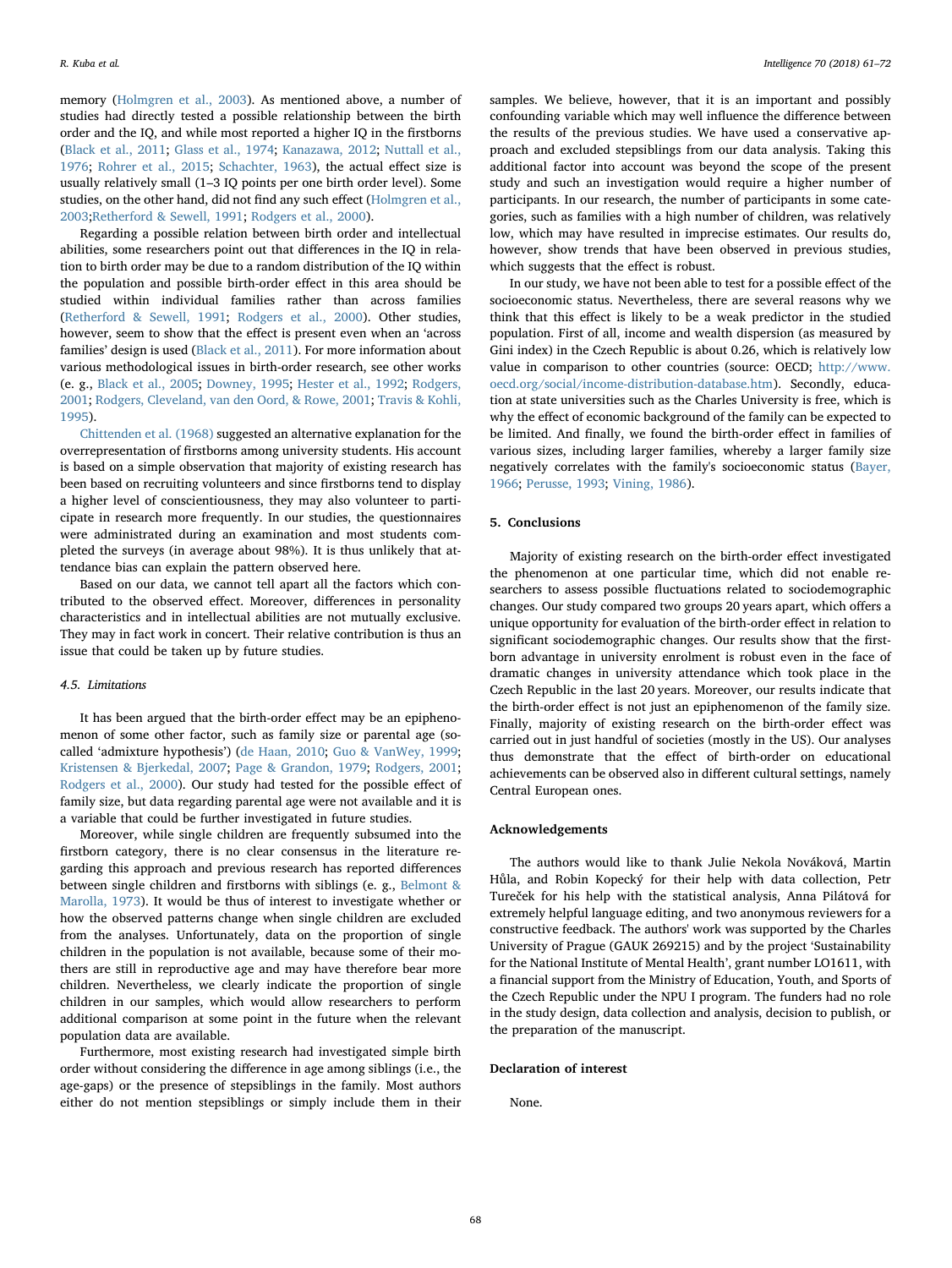# Appendix A. Appendix

## <span id="page-8-0"></span>Table A1

Participants 1990–1995 by gender and birth order.

| Birth order     | Observed | Observed | Observed 2 | Observed 2 | Expected | $\chi2$ | $p$ -value | V    |
|-----------------|----------|----------|------------|------------|----------|---------|------------|------|
|                 | (N)      | (%)      | (N)        | (%)        | (%)      |         |            |      |
| Men and women   |          |          |            |            |          |         |            |      |
| Single children | 35       | 12.9     | 171        | 63.1       | 44.8     | 36.70   | 0.00       | 2.23 |
| Firstborns      | 136      | 50.2     |            |            |          |         |            |      |
| Laterborns      | 100      | 36.9     | 100        | 36.9       | 55.2     |         |            |      |
| Total           | 271      |          |            |            |          |         |            |      |
| Men             |          |          |            |            |          |         |            |      |
| Single children | 15       | 10.9     | 89         | 64.5       | 45.4     | 20.29   | 0.00       | 1.73 |
| Firstborns      | 74       | 53.6     |            |            |          |         |            |      |
| Laterborns      | 49       | 35.5     | 49         | 35.5       | 54.6     |         |            |      |
| Total           | 138      |          |            |            |          |         |            |      |
| Women           |          |          |            |            |          |         |            |      |
| Single children | 20       | 15.0     | 82         | 61.7       | 44.3     | 16.23   | 0.00       | 1.41 |
| Firstborns      | 62       | 46.6     |            |            |          |         |            |      |
| Laterborns      | 51       | 38.3     | 51         | 38.3       | 56       |         |            |      |
| Total           | 133      |          |            |            |          |         |            |      |

The firstborn group contains only firstborns with younger siblings (single children are not included).

Values for 'observed 2' are for a joint category of firstborns including single children.

The χ2 test column indicates the observed proportion in the sample against the expected proportion based on data obtained from the Czech Statistical Office. The number of degrees of freedom (df) is for all test equal to 1.

Significant values are marked bold and 0.00 denote  $p < 0.001$ .

# <span id="page-8-1"></span>Table A2 Participants 2011–2017 by gender and Birth order.

| Birth order      | Observed | Observed | Observed 2 (N) | Observed 2 | Expected | $\chi2$ | <i>p</i> -value | V    |
|------------------|----------|----------|----------------|------------|----------|---------|-----------------|------|
|                  | (N)      | (%)      |                | (%)        | (%)      |         |                 |      |
| Men and women    |          |          |                |            |          |         |                 |      |
| Single children  | 588      | 29.2     | 1290           | 64.0       | 48.1     | 203.86  | 0.00            | 4.54 |
| Firstborns       | 702      | 34.8     |                |            |          |         |                 |      |
| Secondborns      | 614      | 30.5     | 726            | 36.0       | 36.9     | 35.95   | 0.00            | 0.80 |
| Third and higher | 112      | 5.6      |                |            | 15.0     | 141.04  | 0.00            | 3.14 |
| Total            | 2016     |          |                |            |          |         |                 |      |
| Men              |          |          |                |            |          |         |                 |      |
| Single children  | 157      | 29.3     | 359            | 67.1       | 48.1     | 77.39   | 0.00            | 3.35 |
| Firstborns       | 202      | 37.8     |                |            |          |         |                 |      |
| Secondborns      | 143      | 26.7     | 176            | 32.9       | 36.9     | 23.77   | 0.00            | 1.03 |
| Third and higher | 33       | 6.2      |                |            | 15.0     | 32.73   | 0.00            | 1.42 |
| Total            | 535      |          |                |            |          |         |                 |      |
| Women            |          |          |                |            |          |         |                 |      |
| Single children  | 429      | 29.0     | 928            | 62.8       | 48.1     | 128.37  | 0.00            | 3.34 |
| Firstborns       | 499      | 33.8     |                |            |          |         |                 |      |
| Secondborns      | 471      | 31.9     | 549            | 37.2       | 36.9     | 15.93   | 0.00            | 0.41 |
| Third and higher | 78       | 5.3      |                |            | 15.0     | 109.42  | 0.00            | 2.85 |
| Total            | 1477     |          |                |            |          |         |                 |      |

The firstborn group contains firstborn children with younger siblings (single children not included).

Expected data for men and women separately is not available; we have therefore used the general proportion for the genders.

Values for 'observed 2' relate to a joint category of firstborns including single children.

The χ2 test indicates the observed proportion in the sample against the expected proportion based on data obtained from the Czech Statistical Office.

The number of degrees of freedom (df) is for all test equal to 1.

Significant values are marked bold and 0.00 denote  $p < 0.001$ .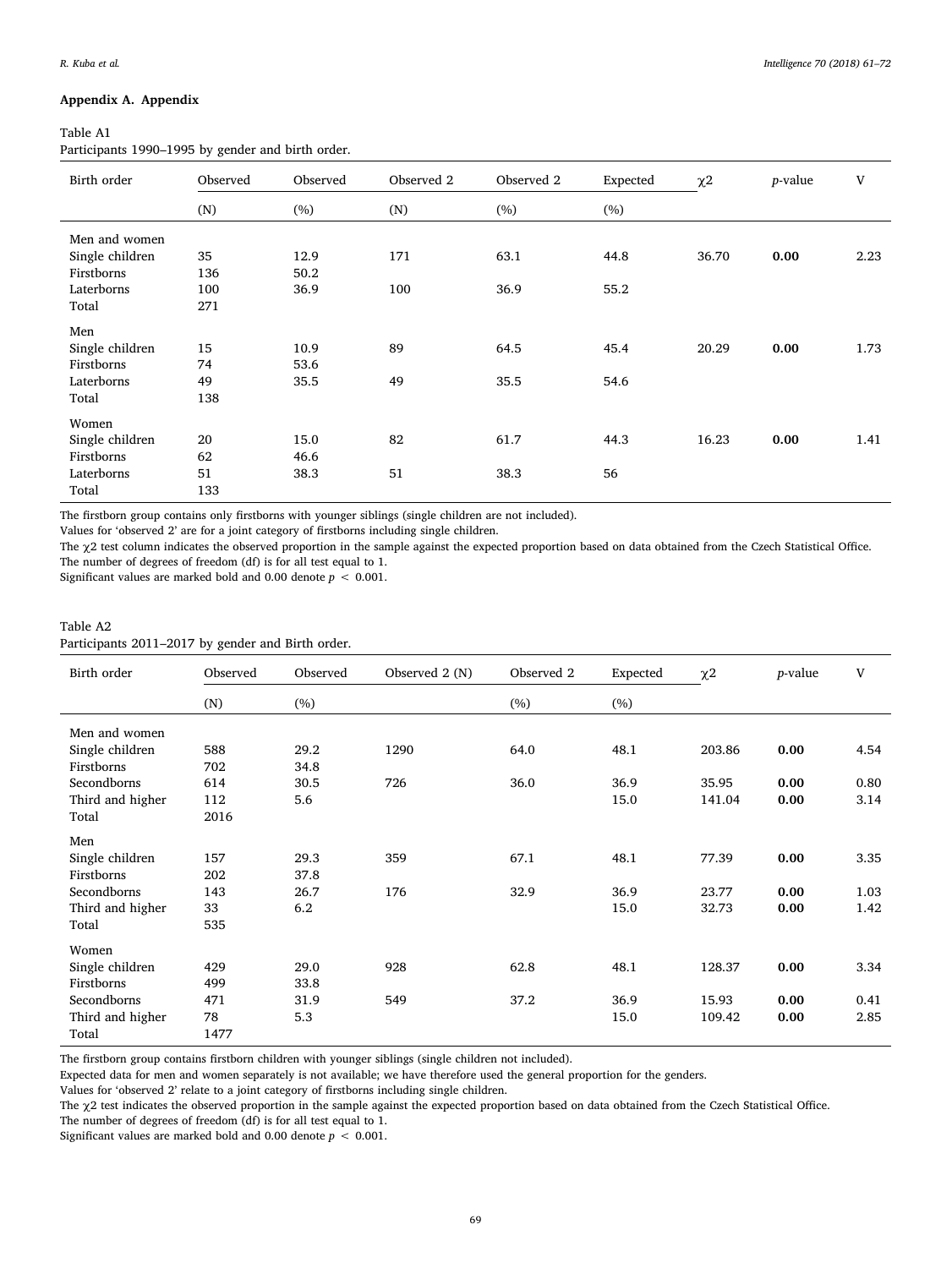<span id="page-9-0"></span>

| Table A3                                                        |  |  |  |  |
|-----------------------------------------------------------------|--|--|--|--|
| Participants 1990–1995 by family size, gender, and birth order. |  |  |  |  |

| Family size      | Observed | Observed | Birth order | Observed 2 | Observed 2 | Observed in total | Expected | $\chi$ <sup>2</sup> | <i>p</i> -value | V    |
|------------------|----------|----------|-------------|------------|------------|-------------------|----------|---------------------|-----------------|------|
| (N of children)  | (N)      | (%)      |             | (N)        | (%)        | (%)               | (%)      |                     |                 |      |
| Men and women    |          |          |             |            |            |                   |          |                     |                 |      |
| 1                | 35       | 12.9     | 1.0         | 35         | 100.0      | 12.9              |          |                     |                 |      |
| $\boldsymbol{2}$ | 179      | 66.1     | 1.0         | 108        | 60.3       | 39.9              | 50.0     | 7.65                | 0.01            | 0.57 |
|                  |          |          | $2+$        | 71         | 39.7       | 26.2              | 50.0     |                     |                 |      |
| $3+$             | 57       | 21.0     | $1.0\,$     | 28         | 49.1       | 10.3              | < 33.3   | 6.39                | 0.01            | 0.85 |
|                  |          |          | $2+$        | 29         | 50.9       | 10.7              | >66.6    |                     |                 |      |
| Total            | 271      |          |             |            |            |                   |          |                     |                 |      |
|                  |          |          |             |            |            |                   |          |                     |                 |      |
| Men              |          |          |             |            |            |                   |          |                     |                 |      |
| $\mathbf{1}$     | 15       | 10.9     | 1.0         | 15         | 100.0      | 10.9              |          |                     |                 |      |
| 2                | 92       | 66.7     | 1.0         | 59         | 64.1       | 42.8              | 50.0     | 7.35                | 0.01            | 0.77 |
|                  |          |          | $2+$        | 33         | 35.9       | 23.9              | 50.0     |                     |                 |      |
| $3+$             | 31       | 22.5     | $1.0\,$     | 15         | 48.4       | 10.9              | < 33.3   | 3.16                | 0.08            | 0.57 |
|                  |          |          | $2+$        | 16         | 51.6       | 11.6              | >66.6    |                     |                 |      |
| Total            | 138      |          |             |            |            |                   |          |                     |                 |      |
| Women            |          |          |             |            |            |                   |          |                     |                 |      |
| $\mathbf{1}$     | 20       | 15.0     | 1.0         | 20         | 100.0      | 15.0              |          |                     |                 |      |
| 2                | 87       | 65.4     | 1.0         | 49         | 56.3       | 36.8              | 50.0     | 1.39                | 0.01            | 0.15 |
|                  |          |          | $2+$        | 38         | 43.7       | 28.6              | 50.0     |                     |                 |      |
| $3+$             | 26       | 19.5     | 1.0         | 13         | 50.0       | 9.8               | < 33.3   | 3.25                | 0.07            | 0.64 |
|                  |          |          | $2+$        | 13         | 50.0       | 9.8               | >66.6    |                     |                 |      |
| Total            | 133      |          |             |            |            |                   |          |                     |                 |      |

The expected value expresses the proportion of each birth order separately for each family size.

The 'observed 2' values express birth-order proportions for each family size separately.

The χ2 test indicates the observed proportion in the group compared to the expected proportion.

The number of degrees of freedom (df) is for all test equal to 1.

Significant values are marked bold and 0.00 denote  $p < 0.001$ .

<span id="page-9-1"></span>

| Table A4                                                        |  |  |  |  |  |
|-----------------------------------------------------------------|--|--|--|--|--|
| Participants 2011–2017 by family size, gender, and birth order. |  |  |  |  |  |

| Family size     | Observed | Pbserved | Birth order | Observed 2 | Observed 2 | Observed        | Expected | $\chi$ <sup>2</sup> | <i>p</i> -value | V    |
|-----------------|----------|----------|-------------|------------|------------|-----------------|----------|---------------------|-----------------|------|
| (N of children) | (N)      | (%)      |             | (N)        | (%)        | in total $(\%)$ | (%)      |                     |                 |      |
| Men and women   |          |          |             |            |            |                 |          |                     |                 |      |
| 1               | 586      | 29.1     | 1.0         | 586        | 100.0      | 29.1            |          |                     |                 |      |
| $\overline{2}$  | 1080     | 53.7     | 1.0         | 565        | 52.3       | 28.1            | 50.0     | 2.31                | 0.13            | 0.07 |
|                 |          |          | $2+$        | 515        | 47.7       | 25.6            | 50.0     |                     |                 |      |
| $3+$            | 346      | 17.2     | 1.0         | 136        | 39.3       | 6.8             | < 33.3   | 5.55                | 0.01            | 0.30 |
|                 |          |          | 2.0         | 99         | 28.6       | 4.9             | > 33.3   |                     |                 |      |
|                 |          |          | $3+$        | 111        | 32.1       | 5.5             | > 33.3   |                     |                 |      |
| Total           | 2012     |          |             |            |            |                 |          |                     |                 |      |
| Men             |          |          |             |            |            |                 |          |                     |                 |      |
| 1               | 157      | 29.3     | 1.0         | 157        | 100.0      | 29.3            |          |                     |                 |      |
| $\overline{2}$  | 281      | 52.5     | 1.0         | 167        | 59.4       | 31.2            | 50.0     | 10.00               | 0.00            | 0.60 |
|                 |          |          | $2+$        | 114        | 40.6       | 21.3            | 50.0     |                     |                 |      |
| $3+$            | 97       | 18.1     | 1.0         | 35         | 36.1       | 6.5             | < 33.3   | 0.33                | 0.57            | 0.03 |
|                 |          |          | 2.0         | 29         | 29.9       | 5.4             | > 33.3   |                     |                 |      |
|                 |          |          | $3+$        | 33         | 34.0       | 6.2             | > 33.3   |                     |                 |      |
| Total           | 535      |          |             |            |            |                 |          |                     |                 |      |
| Women           |          |          |             |            |            |                 |          |                     |                 |      |
| 1               | 429      | 29.0     | 1.0         | 429        | 100.0      | 29.0            |          |                     |                 |      |
| $\overline{2}$  | 799      | 54.1     | 1.0         | 398        | 49.8       | 26.9            | 50.0     | 0.01                | 0.92            | 0.00 |
|                 |          |          | $2+$        | 401        | 50.2       | 27.1            | 50.0     |                     |                 |      |

(continued on next page)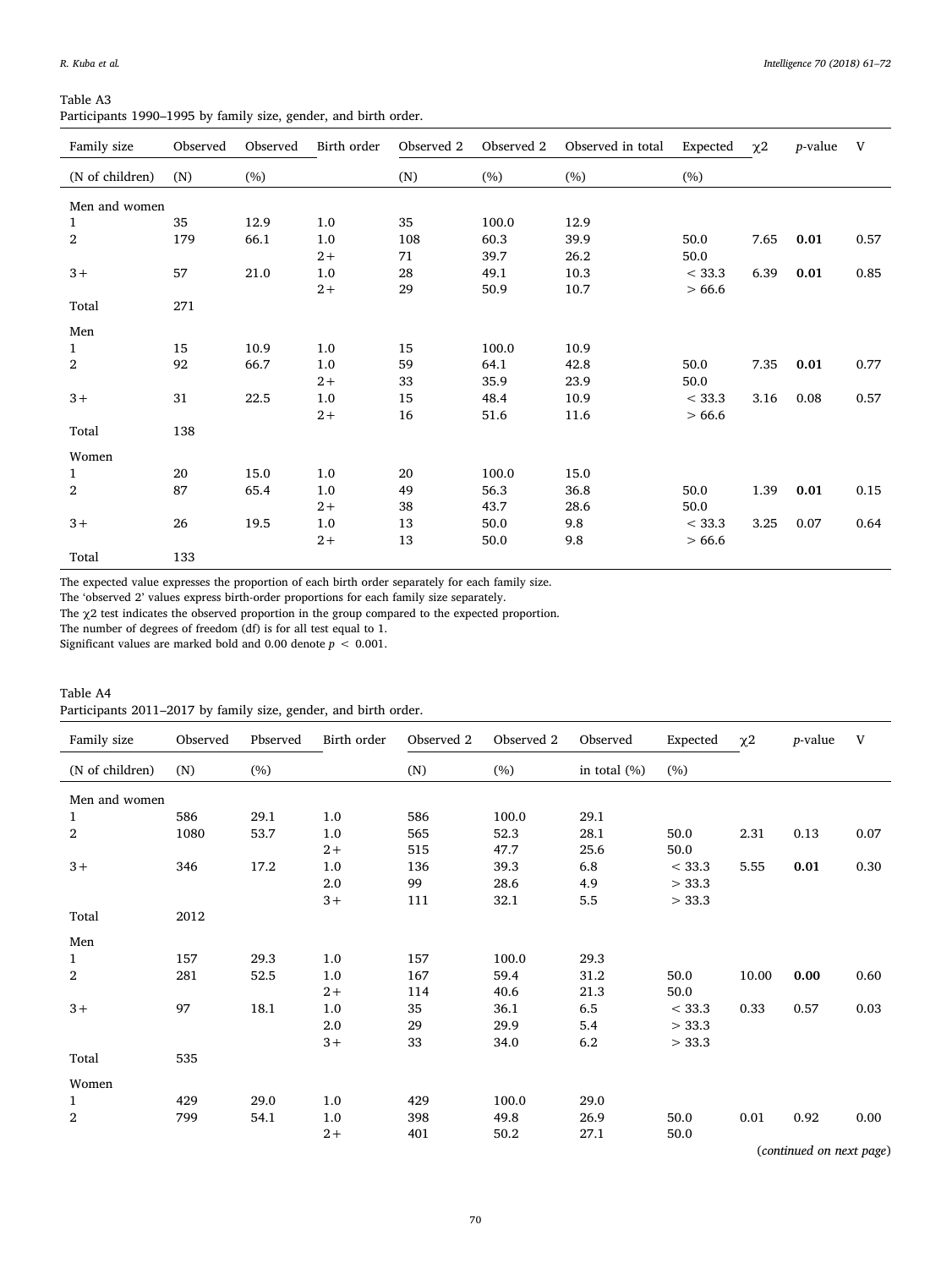#### Table A4 (continued)

| Family size     | Observed | Pbserved | Birth order | Observed 2 | Observed 2 | Observed        | Expected | $\chi$ <sup>2</sup> | <i>p</i> -value | V    |
|-----------------|----------|----------|-------------|------------|------------|-----------------|----------|---------------------|-----------------|------|
| (N of children) | (N)      | (%)      |             | (N)        | (%)        | in total $(\%)$ | (%)      |                     |                 |      |
| $3+$            | 249      | 16.9     | 1.0         | 101        | 40.6       | 6.8             | < 33.3   | 5.86                | 0.02            | 0.37 |
|                 |          |          | 2.0         | 70         | 28.1       | 4.7             | > 33.3   |                     |                 |      |
|                 |          |          | $3+$        | 78         | 31.3       | 5.3             | > 33.3   |                     |                 |      |
| Total           | 1477     |          |             |            |            |                 |          |                     |                 |      |

The expected value represents the expected proportion of each birth order separately for each family size.

The 'observed 2' values indicate the birth-order proportions for each family size separately.

The  $\chi$ 2 test presents testing of the observed proportion in the group against the expected proportion.

The number of degrees of freedom (df) is for all test equal to 1.

Significant values are marked bold and 0.00 denote  $p < 0.001$ .

## References

- <span id="page-10-2"></span>Adams, R. L. (1972). Motivational and achievement differences among children of various ordinal birth positions. Child Development, 43(1), 155. [https://doi.org/10.1111/j.](https://doi.org/10.1111/j.1467-8624.1972.tb01087.x) [1467-8624.1972.tb01087.x.](https://doi.org/10.1111/j.1467-8624.1972.tb01087.x)
- <span id="page-10-3"></span>Altus, W. D. (1966). Birth order and its sequelae. Science, 151(3706), 44. [https://doi.org/](https://doi.org/10.1126/science.151.3706.44) [10.1126/science.151.3706.44.](https://doi.org/10.1126/science.151.3706.44)
- <span id="page-10-25"></span>Barclay, K., Hallsten, M., & Myrskyla, M. (2017). Birth order and college major in Sweden. Social Forces, 96(2), 629–660. [https://doi.org/10.1093/sf/sox069.](https://doi.org/10.1093/sf/sox069)
- <span id="page-10-13"></span>[Bayer, A. E. \(1966\). Birth order and college attendance.](http://refhub.elsevier.com/S0160-2896(18)30036-9/rf0020) Journal of Marriage and Family, 28[\(4\), 480](http://refhub.elsevier.com/S0160-2896(18)30036-9/rf0020)–484.
- <span id="page-10-16"></span>Behrman, J. R., & Taubman, P. (1986). Birth order, schooling, and earnings. Journal of Labor Economics, 4(3), S121–S145. <https://doi.org/10.1086/298124>.
- <span id="page-10-4"></span>Belmont, L., & Marolla, F. A. (1973). Birth order, family size, and intelligence. Science, 182(4117), 1096–1101. [https://doi.org/10.1126/science.182.4117.1096.](https://doi.org/10.1126/science.182.4117.1096)
- <span id="page-10-14"></span>[Bernstein, B. E., & Grambs, J. \(1976\). Sex and academic](http://refhub.elsevier.com/S0160-2896(18)30036-9/rf0035) field in relation to birth order and achievement. [Psychological Reports, 39](http://refhub.elsevier.com/S0160-2896(18)30036-9/rf0035)(2), 659–663.
- <span id="page-10-37"></span>Bjerkedal, T., Kristensen, P., Skjeret, G. A., & Brevik, J. I. (2007). Intelligence test scores and birth order among young Norwegian men (consenipts) analyzed within and between families. Intelligence, 35(5), 503–514. [https://doi.org/10.1016/j.intell.2007.](https://doi.org/10.1016/j.intell.2007.01.004) [01.004](https://doi.org/10.1016/j.intell.2007.01.004).
- <span id="page-10-17"></span>Black, S. E., Devereux, P. J., & Salvanes, K. G. (2005). The more the merrier? The effect of family size and birth order on children's education. Quarterly Journal of Economics, 120(2), 669–700. <https://doi.org/10.1093/qje/120.2.669>.
- <span id="page-10-8"></span>Black, S. E., Devereux, P. J., & Salvanes, K. G. (2011). Older and wiser? Birth order and IQ of young men. CESifo Economic Studies, 57(1), 103–120. [https://doi.org/10.1093/](https://doi.org/10.1093/cesifo/ifq022) [cesifo/ifq022](https://doi.org/10.1093/cesifo/ifq022).
- <span id="page-10-42"></span>Blake, J. (1985). Number of siblings and educational mobility. American Sociological Review, 50(1), 84–94. [https://doi.org/10.2307/2095342.](https://doi.org/10.2307/2095342)
- <span id="page-10-5"></span>Bonesronning, H., & Massih, S. S. (2011). Birth order effects on young students' academic achievement. The Journal of Socio-Economics, 40(6), 824–832. [https://doi.org/10.](https://doi.org/10.1016/j.socec.2011.08.010) [1016/j.socec.2011.08.010](https://doi.org/10.1016/j.socec.2011.08.010).
- <span id="page-10-18"></span>Booth, A., & Kee, H. (2009). Birth order matters: The effect of family size and birth order on educational attainment. Journal of Population Economics, 22(2), 367–397. [https://](https://doi.org/10.1007/s00148-007-0181-4) [doi.org/10.1007/s00148-007-0181-4.](https://doi.org/10.1007/s00148-007-0181-4)
- <span id="page-10-44"></span>[Bradley, R. W. \(1982\). Using birth order and sibling dynamics in career counseling.](http://refhub.elsevier.com/S0160-2896(18)30036-9/rf0070) [Personnel and Guidance Journal, 61](http://refhub.elsevier.com/S0160-2896(18)30036-9/rf0070)(1), 25–31.
- <span id="page-10-31"></span>[Brim, O. G., Jr. \(1958\). Family structure and sex role learning by children: A further](http://refhub.elsevier.com/S0160-2896(18)30036-9/rf0075) [analysis of Helen Koch's data.](http://refhub.elsevier.com/S0160-2896(18)30036-9/rf0075) Sociometry, 21(1), 1–16.
- <span id="page-10-26"></span>Bu, F. F. (2016). Examining sibling configuration effects on young people's educational aspiration and attainment. Advances in Life Course Research, 27, 69–79. [https://doi.](https://doi.org/10.1016/j.alcr.2015.09.003) [org/10.1016/j.alcr.2015.09.003](https://doi.org/10.1016/j.alcr.2015.09.003).
- <span id="page-10-38"></span>[Cáceres-Delpiano, J. \(2006\). The impacts of family size on investment in child quality.](http://refhub.elsevier.com/S0160-2896(18)30036-9/rf0085) [The Journal of Human Resources, 41](http://refhub.elsevier.com/S0160-2896(18)30036-9/rf0085)(4), 738–754.
- <span id="page-10-0"></span>Carette, B., Anseel, F., & Van Yperen, N. W. (2011). Born to learn or born to win? Birth order effects on achievement goals. Journal of Research in Personality, 45(5), 500–503. [https://doi.org/10.1016/j.jrp.2011.06.008.](https://doi.org/10.1016/j.jrp.2011.06.008)
- <span id="page-10-6"></span>Chittenden, E. A., Foan, M. W., Zweil, D. M., & Smith, J. R. (1968). School achievement of first and second-born siblings. Child Development, 39(4), [https://doi.org/10.2307/](https://doi.org/10.2307/1127286) [1127286.](https://doi.org/10.2307/1127286)
- <span id="page-10-27"></span>Cho, H. (2011). Birth order and education: Evidence from a Korean cohort. Economics Letters, 110(3), 200–202. [https://doi.org/10.1016/j.econlet.2010.11.044.](https://doi.org/10.1016/j.econlet.2010.11.044)
- <span id="page-10-35"></span>Conley, D. (2000). Sibship sex composition: Effects on educational attainment. Social Science Research, 29(3), 441–457. [https://doi.org/10.1006/ssre.2000.0678.](https://doi.org/10.1006/ssre.2000.0678)
- <span id="page-10-39"></span>[Conley, D., & Glauber, R. \(2006\). Parental educational investment and children's aca](http://refhub.elsevier.com/S0160-2896(18)30036-9/rf0110)demic risk – [Estimates of the impact of sibship size and birth order from exogenous](http://refhub.elsevier.com/S0160-2896(18)30036-9/rf0110) variation in fertility. [Journal of Human Resources, 41](http://refhub.elsevier.com/S0160-2896(18)30036-9/rf0110)(4), 722–737.
- <span id="page-10-11"></span>Damian, R. I., & Roberts, B. W. (2015a). The associations of birth order with personality and intelligence in a representative sample of US high school students. Journal of Research in Personality, 58, 96–105. <https://doi.org/10.1016/j.jrp.2015.05.005>.
- Damian, R. I., & Roberts, B. W. (2015b). Settling the debate on birth order and personality. Proceedings of the National Academy of Sciences of the United States of America, 112(46), 14119–14120. [https://doi.org/10.1073/pnas.1519064112.](https://doi.org/10.1073/pnas.1519064112)
- <span id="page-10-32"></span>Daniels, D. (1986). Differential experiences of siblings in the same family as predictors of adolescent sibling personality differences. Journal of Personality and Social Psychology, 51(2), 339–346. <https://doi.org/10.1037//0022-3514.51.2.339>.
- <span id="page-10-33"></span>Dayioglu, M., Kirdar, M. G., & Tansel, A. (2009). Impact of sibship size, birth order and sex composition on school enrolment in Urban Turkey. Oxford Bulletin of Economics and Statistics, 71(3), 399–426. <https://doi.org/10.1111/j.1468-0084.2008.00540.x>.
- <span id="page-10-43"></span>Downey, D. B. (1995). When bigger is not better: Family size, parental resources, and children's educational performance. American Sociological Review, 60(5), 746–761. [https://doi.org/10.2307/2096320.](https://doi.org/10.2307/2096320)
- <span id="page-10-1"></span>Eckstein, D., Aycock, K. J., Sperber, M. A., McDonald, J., Van Wiesner III, V., Watts, R. E., & Ginsburg, P. (2010). A review of 200 birth-order studies: Lifestyle characteristics.
- <span id="page-10-15"></span>[Farley, F. H., Smart, K. L., & Brittain, C. V. \(1976\). Academic achievement motivation and](http://refhub.elsevier.com/S0160-2896(18)30036-9/rf0140) birth order in adults. [Journal of Social Psychology, 98](http://refhub.elsevier.com/S0160-2896(18)30036-9/rf0140)(2), 283–284.
- <span id="page-10-20"></span>[Fergusson, D. M., Horwood, L. J., & Boden, J. M. \(2006\). Birth order and educational](http://refhub.elsevier.com/S0160-2896(18)30036-9/rf0145) [achievement in adolescence and young adulthood.](http://refhub.elsevier.com/S0160-2896(18)30036-9/rf0145) Australian Journal of Education, 50[\(2\), 122](http://refhub.elsevier.com/S0160-2896(18)30036-9/rf0145)–139.
- <span id="page-10-9"></span>[Glass, D. C., Neulinge, J., & Brim, O. G. \(1974\). Birth order, verbal intelligence, and](http://refhub.elsevier.com/S0160-2896(18)30036-9/rf0150) [educational aspiration.](http://refhub.elsevier.com/S0160-2896(18)30036-9/rf0150) Child Development, 45(3), 807–811.
- <span id="page-10-45"></span>Guo, G., & VanWey, L. K. (1999). Sibship size and intellectual development: Is the relationship causal? American Sociological Review, 64(2), 169–187. [https://doi.org/10.](https://doi.org/10.2307/2657524) [2307/2657524](https://doi.org/10.2307/2657524).
- <span id="page-10-19"></span>de Haan, M. (2010). Birth order, family size and educational attainment. Economics of Education Review, 29(4), 576–588. [https://doi.org/10.1016/j.econedurev.2009.10.](https://doi.org/10.1016/j.econedurev.2009.10.012) [012](https://doi.org/10.1016/j.econedurev.2009.10.012).
- <span id="page-10-21"></span>Harkonen, J. (2014). Birth order effects on educational attainment and educational transitions in west Germany. European Sociological Review, 30(2), 166–179. [https://](https://doi.org/10.1093/esr/jct027) [doi.org/10.1093/esr/jct027](https://doi.org/10.1093/esr/jct027).
- <span id="page-10-28"></span>[Hauser, R. M., & Sewell, W. H. \(1985\). Birth order and educational attainment in full](http://refhub.elsevier.com/S0160-2896(18)30036-9/rf0170) sibships. [American Educational Research Journal, 22](http://refhub.elsevier.com/S0160-2896(18)30036-9/rf0170)(1), 1–23.
- <span id="page-10-29"></span>[Hayes, R. F., & Bronzaft, A. L. \(1979\). Birth order and related variables in an academically](http://refhub.elsevier.com/S0160-2896(18)30036-9/rf0175) elite sample. [Journal of Individual Psychology, 35](http://refhub.elsevier.com/S0160-2896(18)30036-9/rf0175)(2), 214–224.
- <span id="page-10-40"></span>Hester, [C., Osborne, G. E., & Nguyen, T. \(1992\). The e](http://refhub.elsevier.com/S0160-2896(18)30036-9/rf0180)ffects of birth order and number of [sibling and parental cohabitants on academic achievement.](http://refhub.elsevier.com/S0160-2896(18)30036-9/rf0180) Individual Psychology-the [Journal of Adlerian Theory Research & Practice, 48](http://refhub.elsevier.com/S0160-2896(18)30036-9/rf0180)(3), 330–348.
- <span id="page-10-41"></span>Hirschova, M., & Kreidl, M. (2012). The eff[ect of sibship size on school achievement in](http://refhub.elsevier.com/S0160-2896(18)30036-9/rf0185) [mathematics, reading and science in the Czech Republic.](http://refhub.elsevier.com/S0160-2896(18)30036-9/rf0185) Sociologicky Casopis-Czech [Sociological Review, 48](http://refhub.elsevier.com/S0160-2896(18)30036-9/rf0185)(4), 697–735.
- <span id="page-10-12"></span>[Holmgren, S., Molander, B., & Nilsson, L. \(2003\). Memory performance in adult age as a](http://refhub.elsevier.com/S0160-2896(18)30036-9/rf0190) [function of number of siblings and birth order: Data from the Betula Study.](http://refhub.elsevier.com/S0160-2896(18)30036-9/rf0190) [Gerontologist, 43](http://refhub.elsevier.com/S0160-2896(18)30036-9/rf0190), 524.
- <span id="page-10-34"></span>[Hornbostel, L. K., & McCall, J. N. \(1980\). Sibling di](http://refhub.elsevier.com/S0160-2896(18)30036-9/rf0195)fferences in need-achievement asso[ciation with bird order, child-spacing, sex, and sibling's sex.](http://refhub.elsevier.com/S0160-2896(18)30036-9/rf0195) Journal of Individual [Psychology, 36](http://refhub.elsevier.com/S0160-2896(18)30036-9/rf0195)(1), 36–43.
- <span id="page-10-22"></span>Isungset, M., Lillehagen, M., & Ugreninov, E. (2017). Birth order effects on educational attainment: Does parental country of origin matter? Tidsskrift for Samfunnsforskning, 58(1), 36–61. <https://doi.org/10.18261/issn.1504-291x-2017-01-02>.
- <span id="page-10-10"></span>Kanazawa, S. (2012). Intelligence, birth order, and family size. Personality and Social Psychology Bulletin, 38(9), 1157–1164. [https://doi.org/10.1177/](https://doi.org/10.1177/0146167212445911) [0146167212445911.](https://doi.org/10.1177/0146167212445911)
- <span id="page-10-23"></span>[Kantarevic, J., & Mechoulan, S. \(2006\). Birth order, educational attainment, and earnings](http://refhub.elsevier.com/S0160-2896(18)30036-9/rf0210) – [An investigation using the PSID.](http://refhub.elsevier.com/S0160-2896(18)30036-9/rf0210) Journal of Human Resources, 41(4), 755–777.
- <span id="page-10-7"></span>[Karwath, C., Relikowski, I., & Schmitt, M. \(2014\). Sibling structure and educational](http://refhub.elsevier.com/S0160-2896(18)30036-9/rf0215) [achievement: How do the number of siblings, birth order, and birth spacing a](http://refhub.elsevier.com/S0160-2896(18)30036-9/rf0215)ffect [children's vocabulary competences?](http://refhub.elsevier.com/S0160-2896(18)30036-9/rf0215) Zeitschrift Fur Familienforschung, 26(3), 372–396.
- <span id="page-10-46"></span>Kristensen, P., & Bjerkedal, T. (2007). Explaining the relation between birth order and intelligence. Science, 316(5832), 1717. [https://doi.org/10.1126/science.1141493.](https://doi.org/10.1126/science.1141493)
- <span id="page-10-24"></span>Kristensen, P., & Bjerkedal, T. (2010). Educational attainment of 25 year old Norwegians according to birth order and gender. Intelligence, 38(1), 123–136. [https://doi.org/10.](https://doi.org/10.1016/j.intell.2009.08.003) [1016/j.intell.2009.08.003.](https://doi.org/10.1016/j.intell.2009.08.003)
- <span id="page-10-30"></span>[Kuo, H. H. D., & Hauser, R. M. \(1996\). Gender, family con](http://refhub.elsevier.com/S0160-2896(18)30036-9/rf0230)figuration, and the effect of [family background on educational attainment.](http://refhub.elsevier.com/S0160-2896(18)30036-9/rf0230) Social Biology, 43(1–2), 98–131.
- <span id="page-10-36"></span>Kuo, H. H. D., & Hauser, R. M. (1997). How does size of sibship matter? Family configuration and family effects on educational attainment. Social Science Research, 26(1), 69–94. [https://doi.org/10.1006/ssre.1996.0586.](https://doi.org/10.1006/ssre.1996.0586)